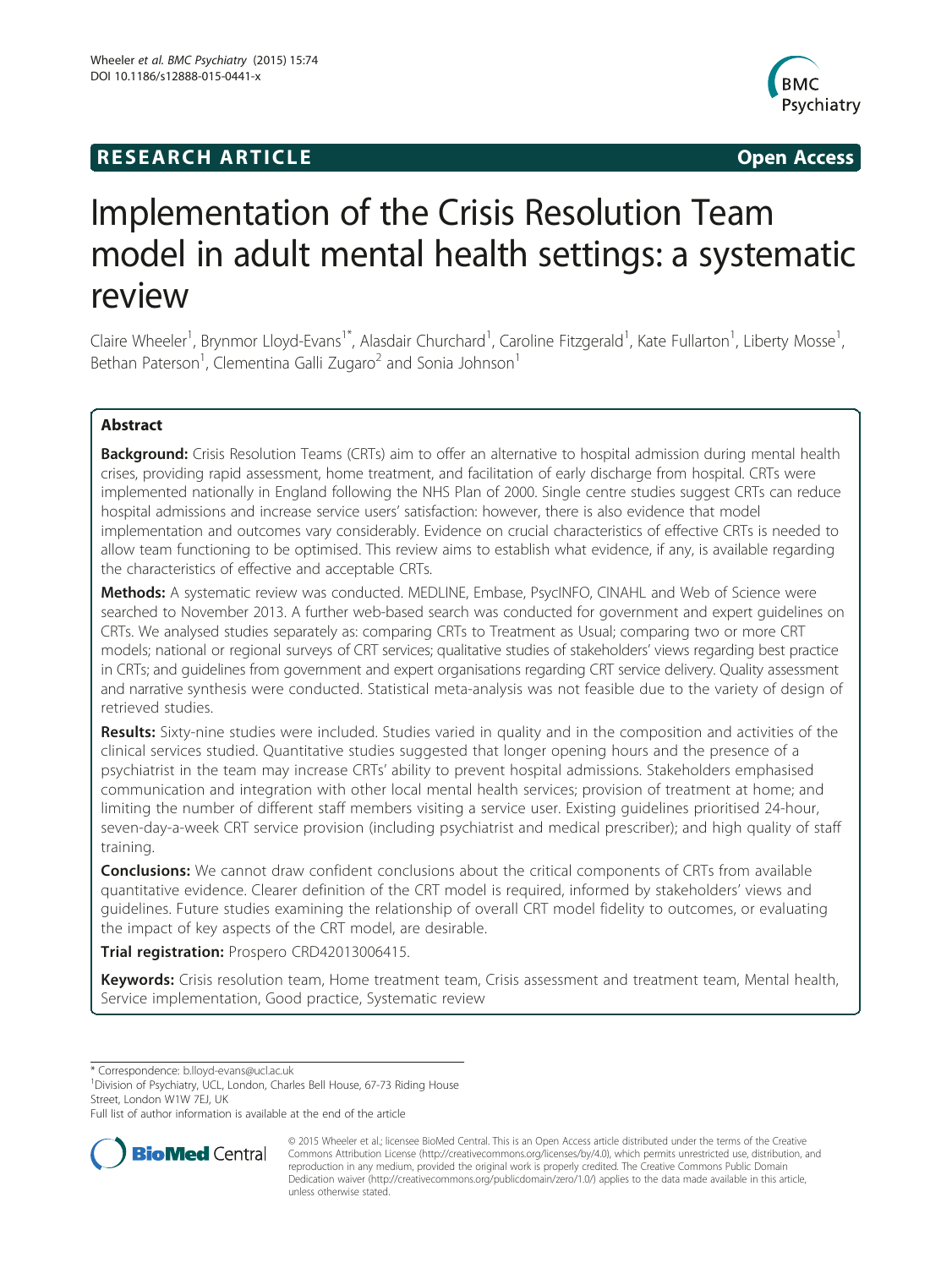# Background

Crisis Resolution and Home Treatment Teams (CRTs) serve adults experiencing an acute mental health crisis who are otherwise likely to require hospital admission. CRTs aim to provide rapid assessment, to treat service users at home where possible, and to facilitate early discharge from hospital [\[1](#page-11-0)]. They offer an alternative to hospital care with the aim of treating people 'in the least restrictive environment with the minimum disruption to their lives' ([[2\]](#page-11-0) p.11). CRTs typically aim to offer 24-hour access, intensive support and a "gatekeeping" function (controlling access to inpatient beds and assessing suitability for home treatment before admission) [[1](#page-11-0)].

#### CRTs in England

Provision of CRTs in all catchment areas became mandatory in England in 2000 under the National Health Service (NHS) Plan [[3\]](#page-11-0). Nationwide introduction of this model was achieved over the next few years, but with variable adherence to the Department of Health's original guidance [\[4\]](#page-11-0). A national survey of CRTs in 2005/6 found that only 40% of teams described themselves as fully established according to the Department of Health's [[3](#page-11-0)] guidance, with a third of teams not involved in gatekeeping, and just over a half of teams offering a 24-hour, seven-day-a-week home visiting service [\[4](#page-11-0)]. CRT availability is no longer mandatory in England, but the model continues to be prominent: national guidance on service delivery strongly recommends CRTs as a central part of acute service pathways [\[5,6\]](#page-11-0).

## Impact of CRT implementation

Some single centre studies [[7,8\]](#page-11-0), including a randomised trial of CRTs [[9\]](#page-11-0), provide evidence that CRTs can reduce the number of hospital admissions, and thus also cut the cost of services [\[10](#page-11-0)]. Some naturalistic studies have suggested that CRTs can increase service users' satisfaction with acute care [[8,9,11,12\]](#page-11-0). However, overall reductions in admissions have not been reported everywhere where CRTs have been introduced (for example such reductions were not found in a team in Wales, [[13](#page-11-0)], and national data do not indicate a clear overall effect in reducing admissions [\[14,15](#page-11-0)]. Some service users and carers report unsatisfactory experiences of CRT care [[16,17](#page-11-0)]. A higher rate of suicide on CRT caseloads than in acute inpatients has also recently been reported, with concerns raised that risk management may be less than optimal in some teams [[18](#page-11-0)]. Thus evidence suggests that the implementation of the CRT model in England currently does not consistently achieve the intended aims, while implementation of the model also appears to vary greatly in Norway, the other country where CRT introduction has been national policy [[19](#page-11-0)]. There is a need for evidence on how best to implement the CRT model. This should include specification of

the organisational structures, specific interventions and ways of working that are likely to optimise outcomes, and the development of methods for assessing service quality and for improving implementation [\[1](#page-11-0)].

Previous systematic reviews of CRTs have focussed on whether CRTs are effective, rather than exploring the characteristics that influence their effectiveness. Findings were of increased service user and/or carer satisfaction rates for CRTs versus standard care [[20-22](#page-11-0)]; reduced hospital bed use following introduction of CRT care [[23\]](#page-11-0); and reduced inpatient admissions but inconclusive effect on compulsory admissions [21 in Germany] [\[20,](#page-11-0)[24](#page-12-0)]. The specific effectiveness of CRTs for people with borderline personality disorders [\[25\]](#page-12-0) or for older people [[24](#page-12-0)] is unclear from current evidence.

#### Aims and scope of study

Although previous papers have reviewed the effectiveness of CRTs, no review to our knowledge has systematically collected qualitative and quantitative evidence and views regarding key organisational principles and critical components of CRT services. Therefore, this study aims to systematically review randomised and non-randomised comparison studies and national surveys of CRT services, qualitative studies of CRT stakeholders' views, and national and expert guidelines relating to the implementation of CRTs. We aim to investigate:

- i. What characteristics of CRTs are associated with positive outcomes in empirical evaluations of CRT services?
- ii. What do service users, carers and staff identify in qualitative studies and surveys and quantitative questionnaires as important elements influencing CRT service quality?
- iii. What recommendations do government agencies and non-statutory organisations and experts make regarding CRT service delivery and organisation?

The review follows the Preferred Reporting Items for Systematic Reviews and Meta-analyses (PRISMA statement) [[26\]](#page-12-0) and follows guidance from the Centre for Reviews and Dissemination [\[27](#page-12-0)] on conducting narrative synthesis. A PRISMA checklist for this review is provided in Additional file [1](#page-11-0).

# Methods

# Protocol and registration

The study is registered with PROSPERO international prospective register of systematic reviews at the Centre for Reviews and Dissemination, University of York; registration number CRD42013006415. The protocol can be found online [[28](#page-12-0)].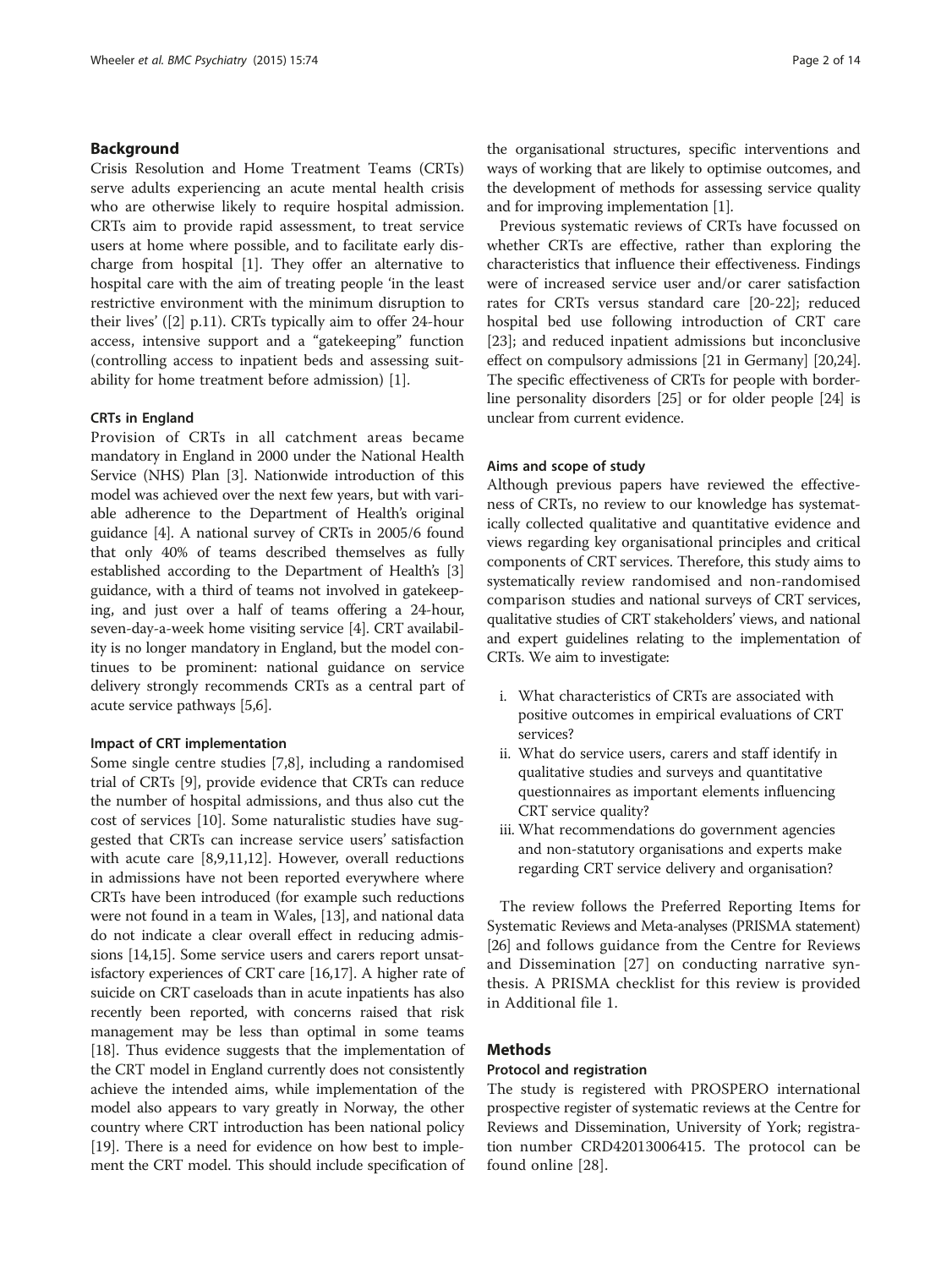# Inclusion criteria

# Services

We included studies of CRTs that offer intensive home treatment for a brief period (typically a month or less on average) to adults with acute mental health problems who would otherwise be admitted to hospital. We included specialist services established for crisis care and integrated services with a clear crisis function. For quantitative studies, comparison treatment as usual (TAU) groups were specialist mental health services that provide multi-disciplinary community-based care (such as UK Community Mental Health Teams).

We excluded studies of intensive home treatment services which offered on-going rather than brief care (such as Assertive Community Treatment teams). In order to assess the impact of CRTs in a contemporary mental health system involving secondary care community mental health teams, we also excluded studies comparing CRT services to treatment as usual where the latter involved only inpatient care or outpatient appointments with a psychiatrist.

# **Participants**

At the participant level, the inclusion criterion was that CRTs serve adults with acute mental health problems who would otherwise be admitted to hospital. Studies including older age adults were included if the participants had a functional mental illness rather than an organic mental disorder.

Studies primarily including participants under the age of 16 were excluded.

# Types of study

The following types of study were included:

- 1. Quantitative studies of any type comparing outcomes between two or more CRTs with different characteristics or service content.
- 2. Quantitative studies of any type comparing a CRT service with another type of service or treatment as usual (in order to explore differences in CRT characteristics between studies where the CRT is found to have an association with improved outcomes and studies where there was no effect).
- 3. National or regional level surveys of CRTs which report associations between service characteristics and outcomes.
- 4. Qualitative interviews, focus groups or surveys (some also including quantitative questionnaires) of stakeholders' views (service users, carers and staff ) regarding elements of good CRT services.
- 5. Published guidelines from statutory agencies or non-statutory organisations with responsibility for policy and health services in England, which

provided recommendations regarding CRT service delivery and organisation, often based on the views of an expert panel or a panel containing experts and stakeholder group representatives.

In anticipation of few randomised trials being found, studies in categories 1) and 2) were not restricted by methodology: randomised controlled trials and also natural experiments with pre- and post- comparisons and natural experiments with parallel groups were eligible for inclusion.

Studies written in languages other than English were not excluded. Studies conducted up to the time of the last search were included, and there was no time limit specified.

# Search strategy

An electronic database search using MEDLINE, Embase, PsycINFO, CINAHL and Web of Science was conducted using the search terms in Additional file [2](#page-11-0): Table DS1 (last search conducted in November 2013). Key words related to concepts of "crisis resolution" and "home treatment" were combined with MeSH terms from the PubMed database and Subject Headings from the PsycINFO database. We did not make restrictions using limit functions.

A web-based search of government and expert organisation guidelines for England regarding CRTs was conducted using the search terms and web resources reported in Additional file [2](#page-11-0): Table DS2. Google was also searched.

The title and abstract of all retrieved studies were scanned independently by two reviewers (AC, BLE, CF, BP or CW). The full text of potentially eligible papers was retrieved and decisions about inclusion made by two reviewers (AC, BLE, CF, BP or CW). We screened the reference lists of key papers. Any disagreement regarding inclusion was resolved through discussion or, where necessary, with reference to another reviewer (SJ).

# Data extraction

A data extraction form was used to code and record relevant data from each included study. Data extraction was carried out by a member of the review team (BLE, CF, LM, BP, CW or CGZ) and checked by another member of the team; with discrepancies resolved in consultation with another reviewer (SJ). Information was extracted from included studies on:

- 1. Study characteristics: type of study; setting; participant numbers and characteristics (for quantitative studies); duration of study and outcomes assessed
- 2. Results: outcomes and significant findings from quantitative studies; themes and recommendations from stakeholder interviews and guidelines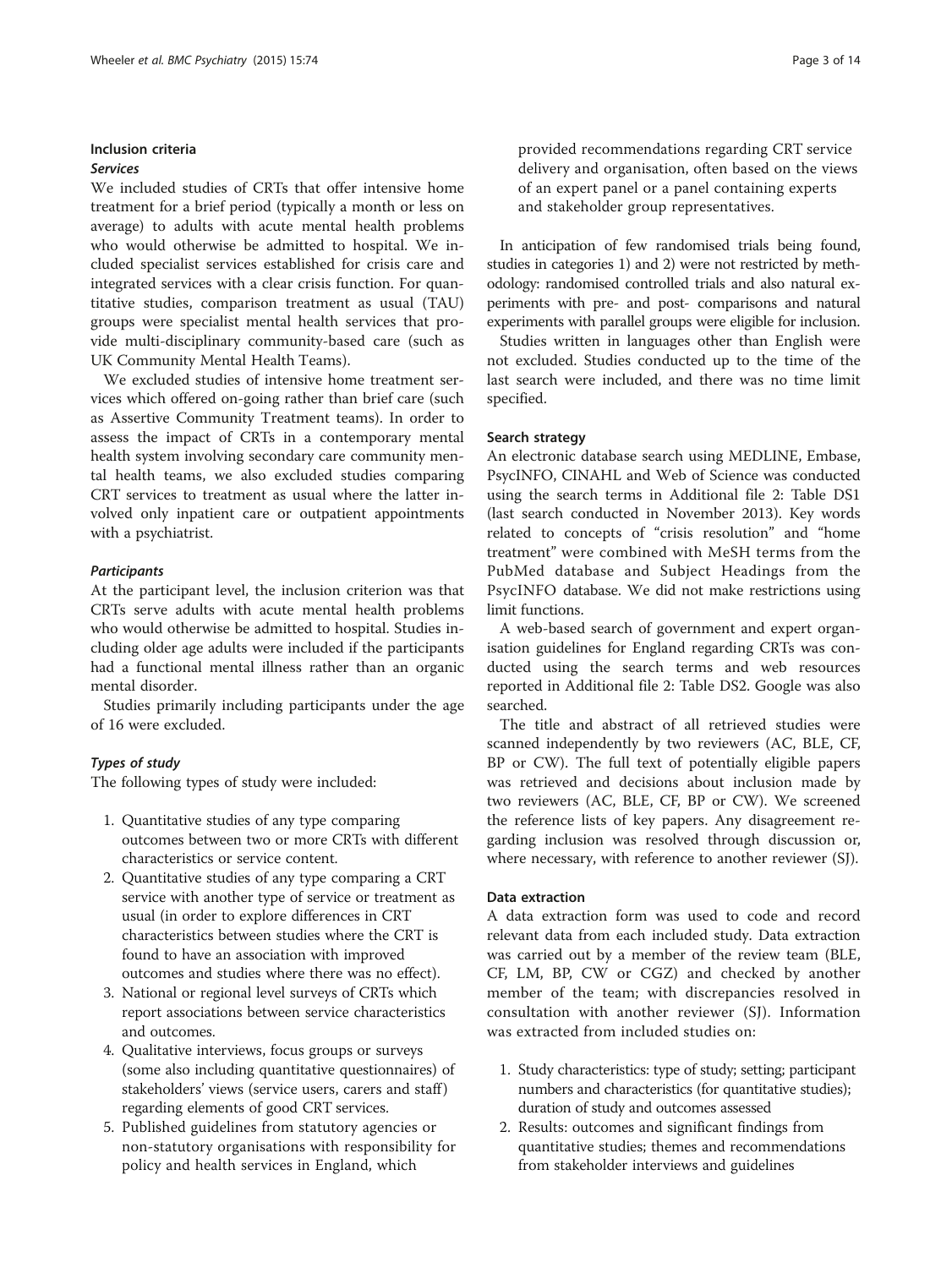3. CRT service characteristics: for quantitative studies comparing two CRT service models, we reported the differences between services being studied; for studies of CRTs versus standard care, we reported characteristics of CRTs identified in statutory guidance for England [\[2\]](#page-11-0) including 24 hour service, gatekeeping function staffing levels, multi-disciplinary team, (defined here as including at least one other professional group in addition to nurses and psychiatrists), medical staffing in team, duration of care and early discharge function to support prompt discharge from hospital.

We contacted authors to ask for any of this information not available from published papers.

#### Quality of individual studies

Quality was assessed using the Mixed Methods Appraisal Tool (MMAT) [\[29\]](#page-12-0). The tool is applicable to quantitative, qualitative and mixed methods primary studies. We did not exclude papers from the review on account of low quality scores, but quality scores were reported and considered in the narrative synthesis of the evidence. The MMAT quality scoring scale ranges from 0 (low quality) to 4 (high quality). The MMAT has been pilot tested for reliability in systematic reviews [\[30\]](#page-12-0). Ratings are specific to particular methodologies, and are based on control of confounding factors; completeness of outcome data; minimisation of selection bias; representativeness of sample; appropriateness of measures; response and withdrawal rates; appropriateness of study design to answer the research questions; and consideration of limitations.

# Synthesis of results

We conducted a narrative synthesis to integrate findings from studies of all methodologies (quantitative, qualitative and mixed methods). The synthesis was structured around the characteristics of CRTs, important elements influencing CRT service quality, and recommendations for CRT service delivery and organisation. Quantitative synthesis of results from quantitative studies was not considered appropriate because of the heterogeneity of types of study, outcomes measured, service settings and characteristics.

# Results

# Study selection

The Study Selection flow Diagram - Figure 1 - shows the selection and screening of papers to include in the review. After removing duplicates, the database search yielded 2749 studies. The web-based search for expert and government guidelines yielded 1650 papers/reports. After

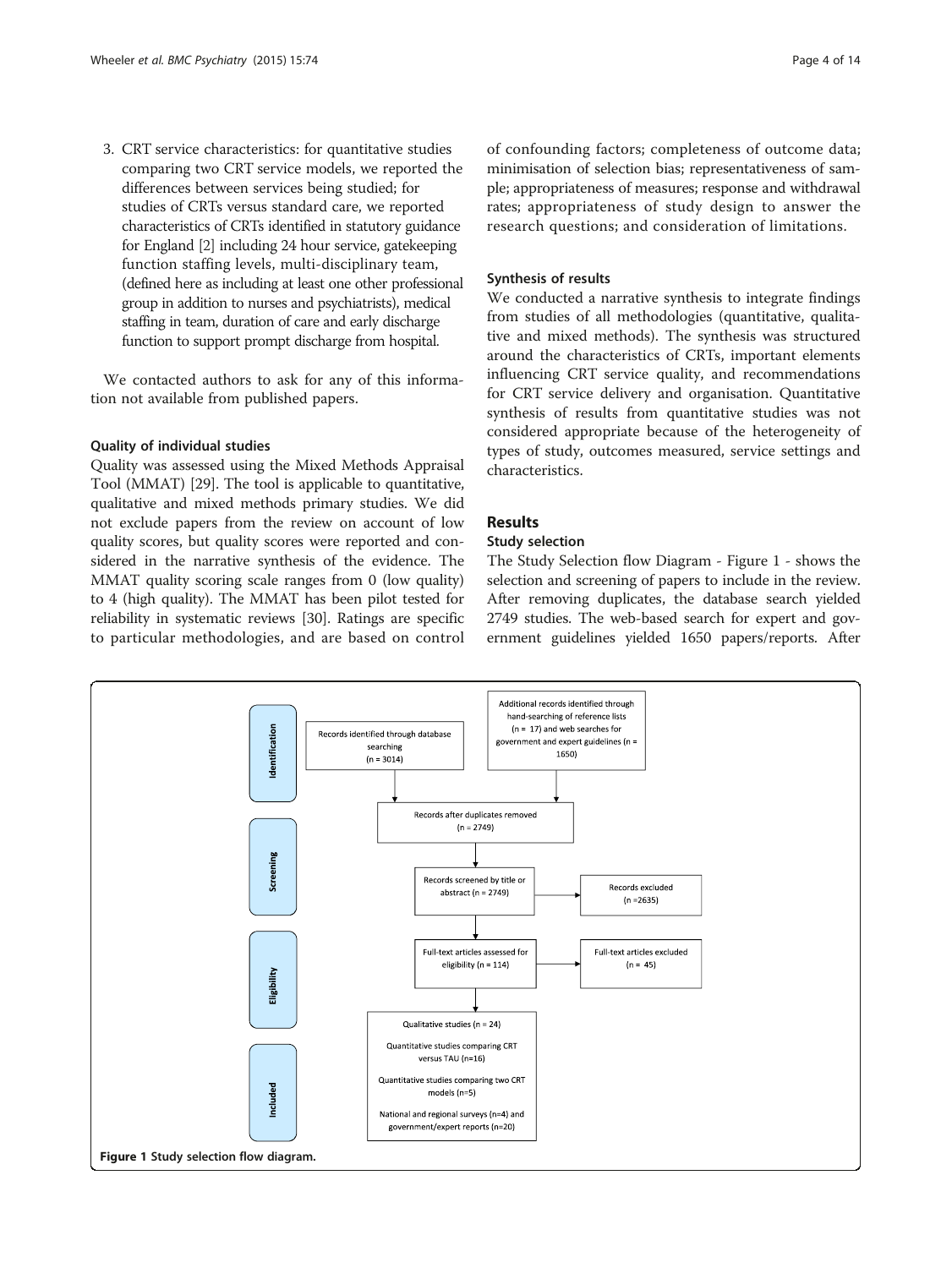screening, 69 studies and documents were identified for inclusion in the review.

## Study characteristics

The 69 papers included in the review comprised:

- 1. Comparisons of two CRT models (Table [1\)](#page-5-0)  $(n = 5)$ [\[31](#page-12-0)-[35](#page-12-0)]: Natural experiments, three with pre-post comparisons. Studies were published between 1994 and 2011; three were set in the UK, one in USA and one in Australia. Outcomes assessed were admission rates, health status at discharge, and service user and carer satisfaction.
- 2. CRTs versus standard care (Additional file [3:](#page-11-0) Table DS3) (n = 16) [\[8,9,12,13](#page-11-0)[,36](#page-12-0)-[47\]](#page-12-0): Two studies were randomised controlled trials, three were non-randomised (naturalistic) two-group comparison studies; and 11 were naturalistic pre-post comparison studies. Two studies were Australian, one German, one American, and 12 British; studies were published between 1993 and 2011. Primary outcomes in the included studies were hospital admission rates and service user satisfaction ratings. Conclusions were drawn regarding the characteristics of CRTs in these studies in relation to their outcomes.
- 3. CRT national surveys (Additional file [3:](#page-11-0) Table DS4) (n = 4) [[7,14,19,](#page-11-0)[48\]](#page-12-0): Two papers reported one UK national CRT survey; two papers reported one Norwegian national survey. The UK survey was first published in 2006; the Norwegian survey in 2011.
- 4. CRT stakeholder qualitative interviews and quantitative surveys (Additional file [3:](#page-11-0) Table DS5)  $(n = 24)$ [\[4,16,17](#page-11-0)[,49-69](#page-12-0)]: Twelve studies included service users as participants, five included carers, and twelve included CRT staff. In 15 studies, individual interviews were conducted in person (seven semi-structured, two structured, six not reported); one involved focus groups and eight involved data collection via online surveys, postal questionnaire or phone interview. The studies included between 1 and 177 CRTs, and between 7 and 471 participants. 17 studies were set in the UK; two each in Australia and Norway; and one each in France, Canada and The Republic of Ireland.
- 5. CRT government and expert guidelines (Additional file [3](#page-11-0): Table DS6)  $(n = 20)$  [\[2,5,6](#page-11-0)[,70](#page-12-0)-[86](#page-13-0)]. These comprised eight sets of English government guidance, and 12 reports from UK voluntary sector campaigning or research organisations.

The overall mean quality score for included studies (not including government and expert guidelines) was 2.96 (moderately high quality) on the MMAT scale [\[29](#page-12-0)], with a standard deviation (SD) of 1.07. The breakdown

of scores differed between types of study as follows: studies comparing two or more CRTs obtained a mean score of  $3.25$  (SD = 0.5); studies comparing a CRT to treatment as usual (TAU) or another service obtained 3.33 (SD =  $0.72$ ); the mean score of national surveys was 3.75 ( $SD = 0.5$ ); and stakeholder interviews and surveys had a mean score of  $2.61$  (SD = 1.12). The results of one of the studies [[44](#page-12-0)] are reported only briefly in a book chapter and consequently scored an MMAT rating of zero. The MMAT scores are reported in Additional file [4](#page-11-0): Tables DS7-10.

#### Results of studies

#### Quantitative comparison studies of two CRT models

Characteristics and results of comparison studies of two CRT models are summarised in Table [1](#page-5-0). Of the five quantitative studies comparing two different CRT models, one [[35\]](#page-12-0) reported an association between the presence of a psychiatrist within the CRT and reduced hospital admissions (admissions reduced 40% (from 105 to 62), p < .0005). Harrison and colleagues [\[34\]](#page-12-0) reported an association between extending direct referrals to primary care and a reduction in the proportion of CRT service users with severe and enduring mental illness and the mean duration of CRT care episodes (after introduction of primary care referrals, the percentage of people treated who had complex care needs reduced from 70% to 39%, p < 0.001). However the impact of this change in referral criteria on client or service outcomes was not evaluated. Three studies found no clear or significant difference between outcomes of the different CRT models regarding: organisational changes within the same team [[31](#page-12-0)]; team opening times (9 am-5 pm versus 24-hours) [\[32\]](#page-12-0); and assessments by trainee psychiatrist versus by nurse practitioner [\[33](#page-12-0)].

#### Quantitative comparison studies of CRTs versus TAU

Full results from studies comparing CRTs with TAU (standard care not including a CRT) are provided in Additional file [5:](#page-11-0) Table DS11. Of the 16 studies, 13 used hospital admission as an outcome. Nine out of these 13 studies found reduced hospital admissions with CRT care. Four out of 12 studies looking at bed days found reduced bed days with CRT care; a further study found a significantly lower number of bed days in CRT group than for standard care at six weeks but not maintained at six months; and another reported reduced bed days but with no significance value. Of the five studies measuring service user satisfaction, two did not find greater satisfaction for service users using CRT services, whilst three found significantly higher satisfaction rates for CRT service users than those accessing treatment as usual or another service.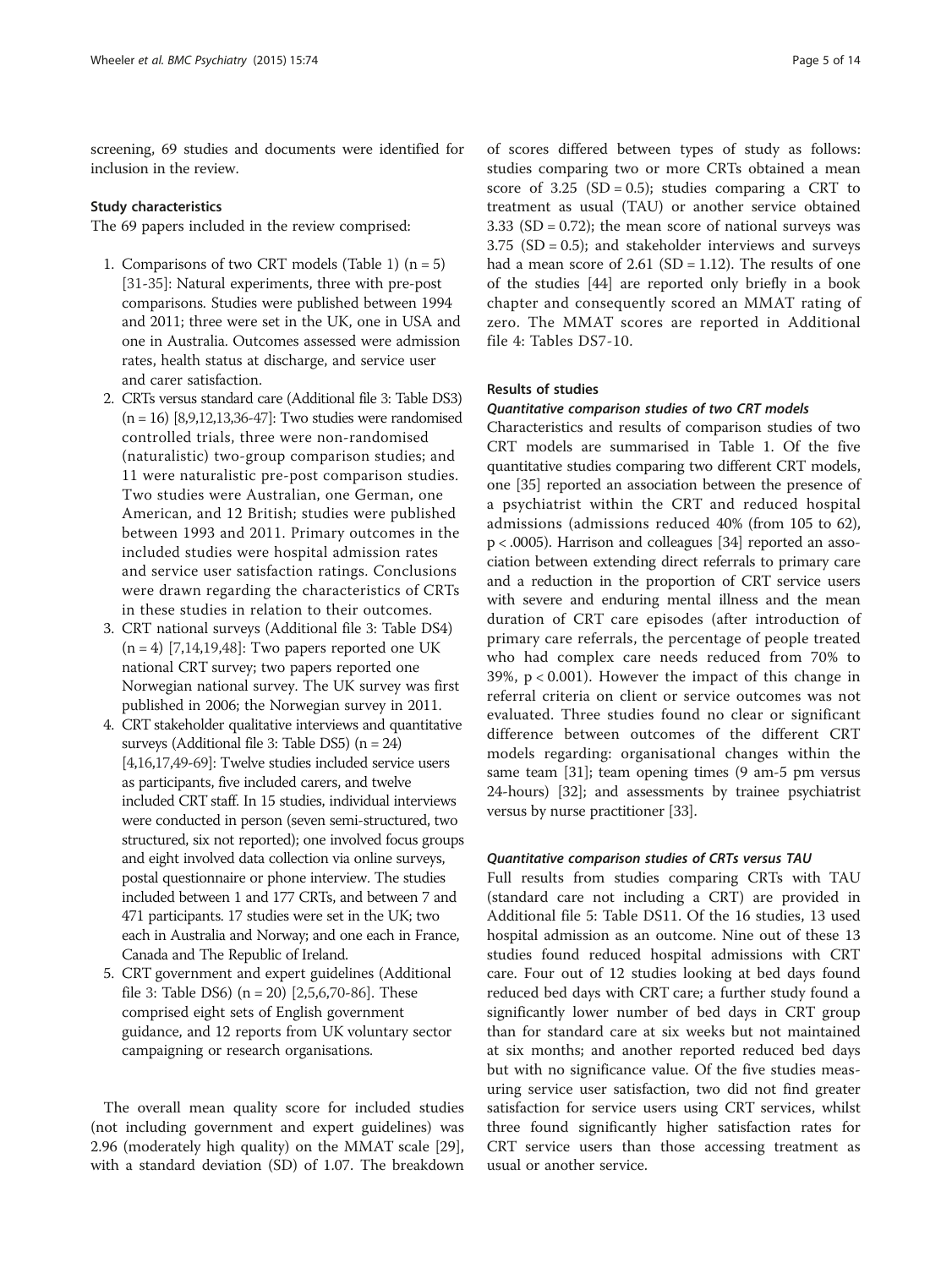| Study<br>Reference   | MMAT<br>score | <b>Study characteristics</b>                                                                                    | <b>CRT</b> models compared                                                                                                                                                                                                                                                                                                                                                                                                                            | <b>Results</b>                                                                                                                                                                                                                                                                                                                                 |  |
|----------------------|---------------|-----------------------------------------------------------------------------------------------------------------|-------------------------------------------------------------------------------------------------------------------------------------------------------------------------------------------------------------------------------------------------------------------------------------------------------------------------------------------------------------------------------------------------------------------------------------------------------|------------------------------------------------------------------------------------------------------------------------------------------------------------------------------------------------------------------------------------------------------------------------------------------------------------------------------------------------|--|
| Allen (2009) [31]    | n/a           | Natural experiment with<br>pre- and post-comparison;<br>Buckinghamshire, UK                                     | CRT team pre and post several organisational<br>changes: "patient typing" system categorising<br>service user needs introduced; greater use of<br>leave from hospital to promote early discharge;<br>referrals to CRT from other mental health<br>services accepted without reassessment;<br>structured screening tools introduced for<br>acute assessments; closer links between CRT<br>and day hospital introduced with single key<br>worker system | Reduction in inpatient bed provision and<br>greater service user satisfaction reported<br>following changes. No statistical tests or<br>numerical results reported                                                                                                                                                                             |  |
| Doyle (1994) [32]    | 3             | Natural experiment with<br>parallel groups: 1 Team in<br>Folkestone, UK 1 Team in<br>Barnet, UK                 | Folkestone CRT with 9 am-5 pm opening<br>hours<br>Barnet CRT with 24 hour opening                                                                                                                                                                                                                                                                                                                                                                     | No clear difference between CRT models<br>reported and no statistical tests reported.<br>Over the follow-up period                                                                                                                                                                                                                             |  |
|                      |               |                                                                                                                 |                                                                                                                                                                                                                                                                                                                                                                                                                                                       | 9% of the 9-5 (Folkestone) CRT service<br>users were admitted to hospital vs<br>5% Barnet                                                                                                                                                                                                                                                      |  |
| Happell (2009) [33]  | 3             | Natural experiment with<br>pre- and post-comparison<br>of parallel groups;<br>Melbourne, Australia              | Control Group: Day after initial assessment,<br>full assessment given by trainee psychiatrist,<br>care management plan formulated.                                                                                                                                                                                                                                                                                                                    | Mean HoNOS scores not significantly<br>different between the groups at<br>baseline - no p-values reported                                                                                                                                                                                                                                      |  |
|                      |               |                                                                                                                 | Treatment Group: Day after initial assessment,<br>full assessment given by nurse practitioner,<br>who took role of trainee psychiatrist<br>(After 7 days service users in nurse-initiated<br>care group reverted to treatment as usual)                                                                                                                                                                                                               | HoNoS scores for both groups significantly<br>improved with treatment (difference for<br>control group: $t = 7.90$ , df = 51, p < .001;<br>difference for treatment group: $t = 6.90$ ,<br>$df = 50$ , $p < .001$ ) No information given<br>as to whether there was a significant<br>difference between group HoNOS scores<br>after treatment. |  |
|                      |               |                                                                                                                 |                                                                                                                                                                                                                                                                                                                                                                                                                                                       | Service user and carer satisfaction scores<br>were reported as not significantly different<br>between groups - no p-values given                                                                                                                                                                                                               |  |
| Harrison (2011) [34] | 3             | Natural experiment with<br>pre- and post-comparison<br>of a single CRT; Manchester, UK                          | · In 2005 ('pre'), referrals were only taken<br>from secondary services.<br>• In 2008-2009 ('post'), referral routes                                                                                                                                                                                                                                                                                                                                  | • 301 people treated in a six-month<br>period in 2008/09, 128 in a comparable<br>period in 2005                                                                                                                                                                                                                                                |  |
|                      |               |                                                                                                                 | extended to primary care.                                                                                                                                                                                                                                                                                                                                                                                                                             | • Mean duration of contact in<br>2008/09 - 24 days, in<br>$2005 - 69$ days                                                                                                                                                                                                                                                                     |  |
|                      |               |                                                                                                                 |                                                                                                                                                                                                                                                                                                                                                                                                                                                       | • 39% in 08/09 already known to services<br>and in receipt of Care Plan Assessment<br>(CPA), 70% in 05 (P < 0.005)                                                                                                                                                                                                                             |  |
|                      |               |                                                                                                                 |                                                                                                                                                                                                                                                                                                                                                                                                                                                       | • Increase in proportion treated for less<br>severe illnesses (less severe depression<br>and other diagnoses) in 2008/09 compared<br>with 2005 (increase from 25 to 50%,<br>$P < 0.0001$ )                                                                                                                                                     |  |
|                      |               |                                                                                                                 |                                                                                                                                                                                                                                                                                                                                                                                                                                                       | • Fewer treated with severe mental illness<br>(schizophrenia and related disorders,<br>bipolar disorder and psychotic depression);<br>50% in 08/09, 75% in 2005, P < 0.0001                                                                                                                                                                    |  |
| Reding (1995) [35]   | 4             | Retrospective natural experiment<br>with pre- and post-comparison;<br>Kalamazoo County, Michigan,<br><b>USA</b> | • Comparison of before and after the<br>introduction of a psychiatrist to the<br>team                                                                                                                                                                                                                                                                                                                                                                 | There were significantly fewer state hospital<br>admissions in the team with a psychiatrist<br>$(p < 0.001)$ . (The decrease in state hospital<br>admissions was not offset by a<br>corresponding increase in admissions<br>to the local private psychiatric hospital.)                                                                        |  |

# <span id="page-5-0"></span>Table 1 Comparison studies of different CRT models - study characteristics and outcomes

Additional file [5](#page-11-0): Table DS12 provides full details of the characteristics of services in studies comparing CRTs with TAU. Data extraction regarding CRT characteristics remained incomplete, despite efforts to contact authors in

order to fill in gaps in information. From the available data, at least 16 of the 20 CRTs provided medical cover including a psychiatrist within the team, 14 functioned with a gatekeeping role, 13 ran a 24 hour service, 13 were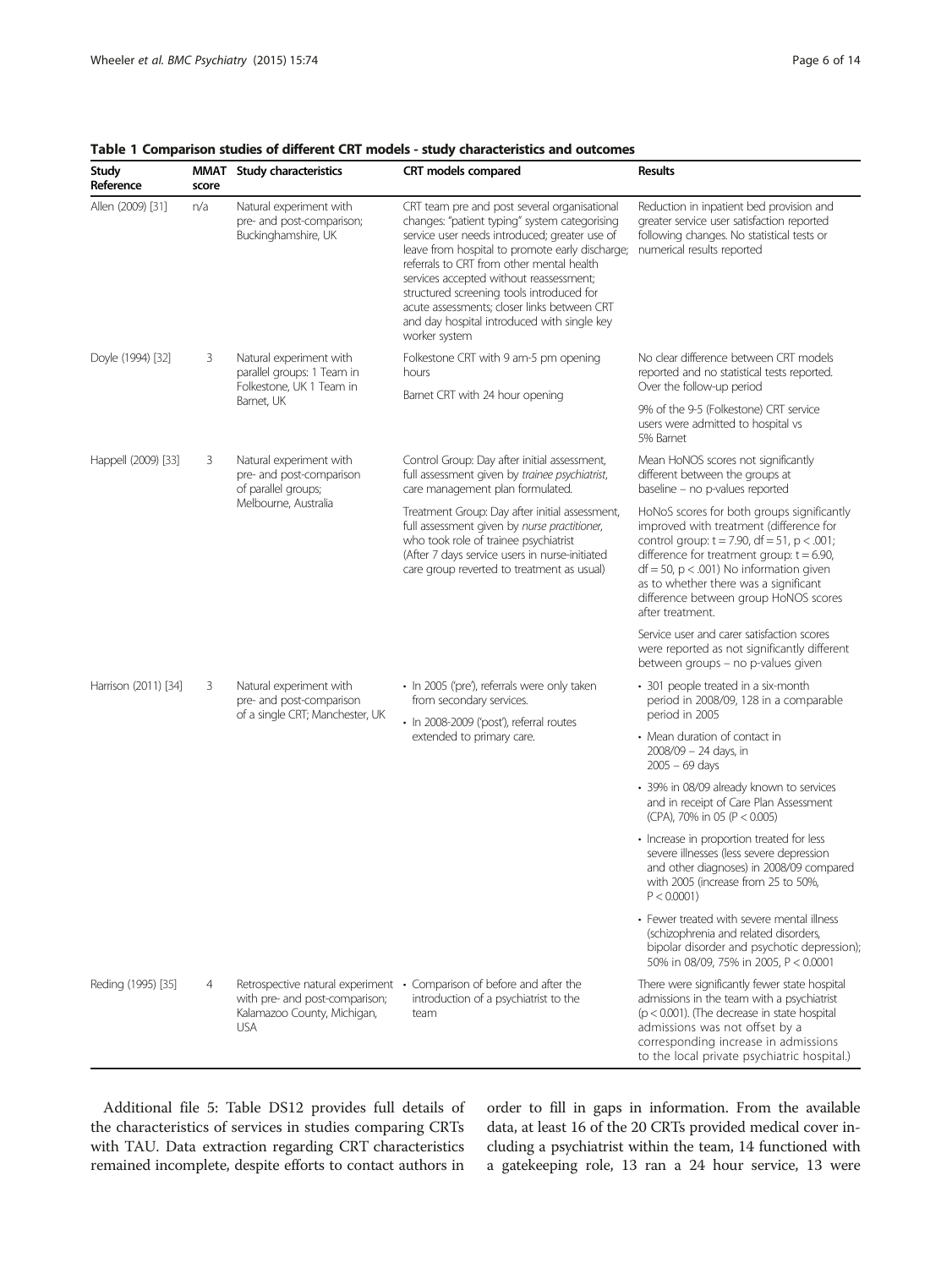multi-disciplinary, nine facilitated early discharge and five had staff ratios of at least 14 per 150,000. Table [2](#page-7-0) below summarises study outcomes and the characteristics of services in studies with positive results and those without.

There was no obvious difference in study quality between studies reporting positive results and those not finding significant advantages to CRT care (median MMAT score of 3 for both). With the exception of staffing levels, where there was considerable missing data, in most studies the CRT was adhering to key elements of the original CRT model [\[2\]](#page-11-0). However, in the absence of any quantitative data synthesis, significant differences between effective and ineffective CRT services cannot be identified. No characteristic was consistently associated exclusively with better outcome or with no effect. The range of outcomes assessed was limited, with for example symptoms and quality of life not measured in most studies.

## National/regional CRT surveys

An English CRT survey [[7](#page-11-0)] reported that CRTs which offered a 24 hour service were more effective in reducing hospital admissions than those only operating reduced hours (83% of primary care trusts with a CRT with 24-hours service showed a fall in total admissions, compared with 60% of trusts with no team and 74% of trusts with a CRT without a 24-hour service). However, a secondary analysis of this data [\[14](#page-11-0)] casts some doubt on whether CRTs were effective in reducing admissions and suggested that it was not possible to isolate the impact of CRTs independent of cooccurring local reductions in inpatient beds. A Norwegian CRT survey [\[19\]](#page-11-0) provided inferential evidence in support of CRTs operating with extended opening hours and accepting self-referrals if they sought to focus on working with acutely unwell people (CRTs with extended opening hours accepted more severely ill service users (HoNOS score p < 0.001) than those operating office hours only). CRTs with longer opening hours accepted more severely unwell service users, while accepted service users who had self-referred were as severely unwell as those referred by health professionals (see Additional file [3](#page-11-0): Table DS4). A study investigating the same cohort reported that a team focus on out-of-office contact (unstandardized multivariate regression coefficients 2.502,  $p = 0.016$ ) and longer treatment times (unstandardized multivariate regression coefficients 0.068,  $p < 0.001$ ) were predictors of favourable outcomes of crises [[48\]](#page-12-0).

#### Qualitative studies of stakeholders views on CRTs

Findings from surveys, interviews, focus groups and quantitative questionnaires are fully reported and displayed thematically in the table in Additional file [5](#page-11-0): Table DS13. The characteristics most frequently identified by service users, carers and staff as important elements influencing CRT service quality are summarised in Table [3.](#page-9-0)

#### Government and expert guidelines

Additional file [5](#page-11-0): Table DS14 reports the themes found in guidance and recommendations for CRTs in England. Documents included government and expert guidance publications, some of which are based on stakeholder groups such as NICE guidelines and reviews. Key elements of a CRT model which were specified in the original government mandatory guidelines regarding CRTs in England [[2\]](#page-11-0) were referenced in the documents, including: 24-hour, seven-day-a-week service; gatekeeping role; multidisciplinary teams; length of treatment; and staff numbers. The most common recommendations from CRT guidance are summarised in Table [4.](#page-9-0)

Other less frequent recommendations related to themes of medication management within the CRT; service user age and presentation to be served by the CRT; central location of the CRT; rapid assessment and acceptance of referrals from multiple sources; the role of medication, assessment, skilled staff, a team approach, short-term duration, location in the home and suitable referral to other services; content and process of care including risk, training and supervision, service user and carer involvement in care, and working with other services; risk policies and shared responsibilities; the extent of training and supervision of CRT staff; evaluation and monitoring to be carried out by the CRT; and joint working with other services. There was a high level of overlap and congruence between recommendations reported by statutory and by nonstatutory organisations.

#### **Discussion**

#### Main findings

The review included 49 studies related to the implementation of CRTs in adult mental health settings, and 20 documents reporting government or expert guidance. Limited evidence from quantitative studies suggested that CRTs can reduce hospital admissions and increase service user satisfaction in some circumstances, but there is no robust evidence on which to base conclusions about the specific characteristics of CRTs which influence their effectiveness. There is some empirical support for the inclusion of a psychiatrist within the CRT [\[35\]](#page-12-0), and provision of a 24-hour service rather than reduced operating hours [\[7](#page-11-0),[19\]](#page-11-0).

Qualitative studies and CRT guidelines provided more specific suggestions for how to optimise CRT services, though they were generally based mainly on experience, personal views, and consensus processes. Stakeholders valued accessibility, continuity of care, provision of time to talk, practical help, and treatment at home. Guidelines emphasized that CRTs should provide a multi-disciplinary,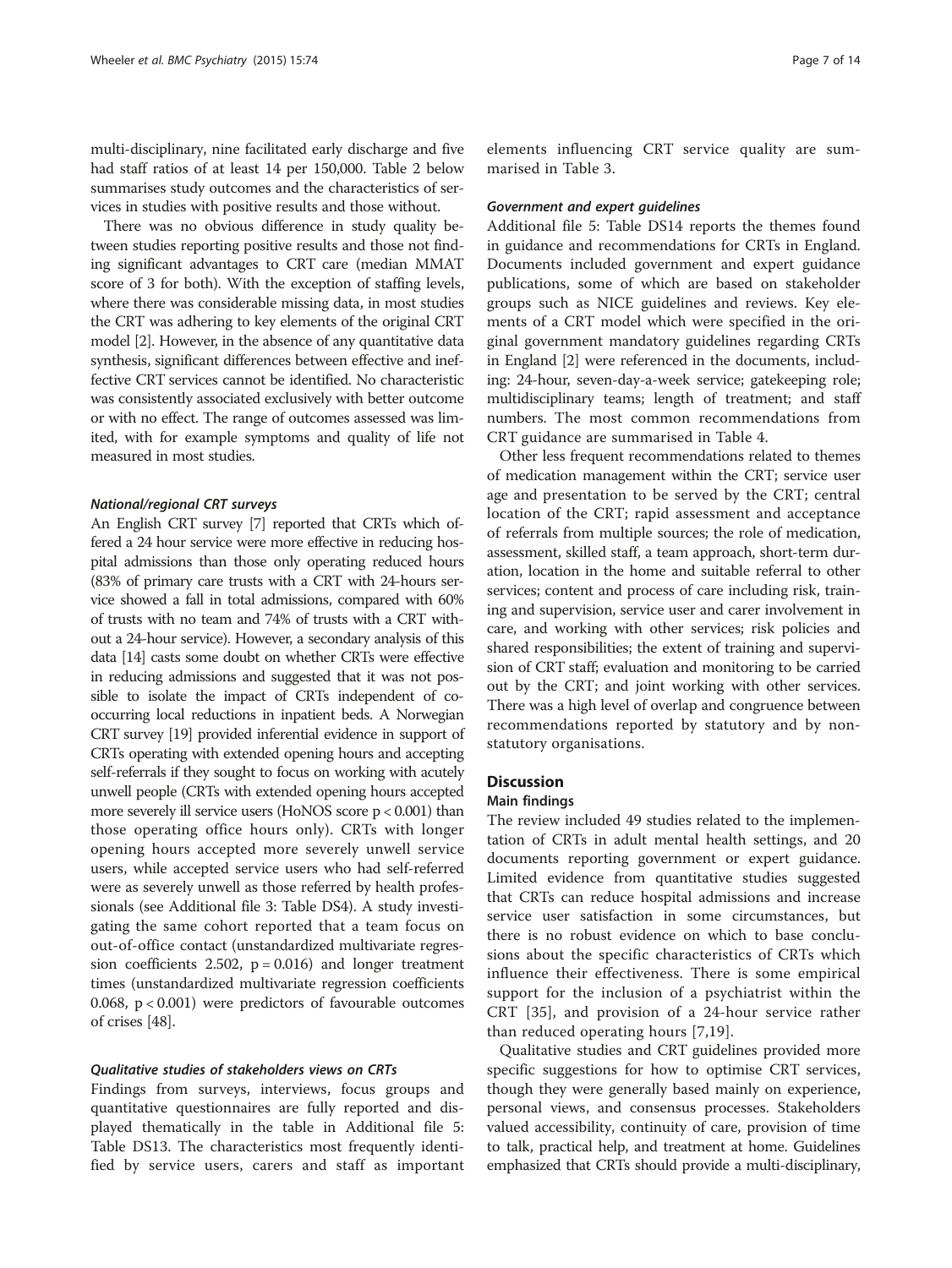# <span id="page-7-0"></span>Table 2 CRTs versus Other services: Study outcomes and relationship to CRT characteristics<br>Characteristics Characteristics<br>Characteristics

| Outcome                                                  | Results                                                                                       | score)                        | Studies(MMAT 24 hour service                                                                  | Gatekeeping role reported<br>and implemented                      | Staffing (>14 staff per 150,000 Medical cover within Multidisciplinary<br>population) | the CRT team                     |                                  | Early discharge<br>service                 |
|----------------------------------------------------------|-----------------------------------------------------------------------------------------------|-------------------------------|-----------------------------------------------------------------------------------------------|-------------------------------------------------------------------|---------------------------------------------------------------------------------------|----------------------------------|----------------------------------|--------------------------------------------|
| Inpatient admissions<br>(admission at time<br>of crisis) | Superior outcomes<br>for CRT $(n = 10)$                                                       | Adesanya 2005<br>$(4)$ [36]   | $7$ papers = Yes<br>(24 hour service<br>was present)                                          | $8 = Yes$ (had gatekeeping role) $4 = No$ (staffing not adequate) |                                                                                       | $8 = Yes$ (had medical<br>cover) | 8 = Yes (multidisciplinary)      | $5 = Yes$ (had early<br>discharge service) |
|                                                          |                                                                                               | Barker 2011 (2)<br>$[12]$     |                                                                                               |                                                                   |                                                                                       |                                  |                                  |                                            |
|                                                          |                                                                                               | Dibben 2008 (3)<br>$[39]$     |                                                                                               | $2 = No$ (no gate keeping role)                                   | $6 = Not$ reported                                                                    | $1 = No$ (no medical<br>cover)   | $1 = No$ (not multidisciplinary) |                                            |
|                                                          |                                                                                               | Guo 2001 (4)<br>$[41]$        | 2 papers $=$ No<br>(24 hour service<br>was not present)<br>1 = Characteristic<br>not reported |                                                                   |                                                                                       |                                  |                                  |                                            |
|                                                          |                                                                                               | Hugo 2002 (4)<br>$[42]$       |                                                                                               |                                                                   |                                                                                       |                                  |                                  | $1 = No$ (no early<br>discharge service)   |
|                                                          |                                                                                               | Jethwa 2007 (3)<br>$[43]$     |                                                                                               |                                                                   |                                                                                       | $1 = Not$ reported               |                                  |                                            |
|                                                          |                                                                                               | Johnson 2005a<br>(3) [8]      |                                                                                               |                                                                   |                                                                                       |                                  |                                  |                                            |
|                                                          |                                                                                               | Johnson 2005b<br>(3) [9]      |                                                                                               |                                                                   |                                                                                       |                                  | $1 = Not$ reported               |                                            |
|                                                          |                                                                                               | Keown 2007 (4)<br>$[45]$      |                                                                                               |                                                                   |                                                                                       |                                  |                                  | $4 = Not$ reported                         |
|                                                          |                                                                                               | Piggott 1993(4)<br>$[47]$     |                                                                                               |                                                                   |                                                                                       |                                  |                                  |                                            |
|                                                          | No significant difference Forbes 2010 (3)<br>between groups $(n = 3)$                         | $[40]$                        | 1 = Yes (24 hour<br>service)                                                                  | $2 = Yes$ (had gatekeeping role) $2 = Yes$ (staffing adequate)    |                                                                                       | $2 = Yes$ (had medical<br>cover) | 1 = Yes (multidisciplinary)      | $1 = Yes$ (had early<br>discharge service) |
|                                                          |                                                                                               | Kolbjornsrud<br>2009 (4) [46] | service)                                                                                      | $2 = No$ (no 24-hour $1 = No$ (no gatekeeping role)               | $1 = Not$ reported                                                                    | $1 = Not$ reported               | $1 = No$ (not multidisciplinary) |                                            |
|                                                          |                                                                                               | Tyrer 2010 (2)<br>$[13]$      |                                                                                               |                                                                   |                                                                                       |                                  | $1 = Not$ reported               | $1 = No$ (no early<br>discharge service)   |
|                                                          |                                                                                               |                               |                                                                                               |                                                                   |                                                                                       |                                  |                                  | $1 = Not$ reported                         |
| Inpatient bed days                                       | Superior outcomes for<br>$CRT (n = 6)$                                                        | Barker 2011 (2)<br>$[12]$     | $5 = Yes$ (24 hour<br>service)                                                                | $5 = Yes$ (had gatekeeping role) $1 = Yes$ (staffing adequate)    |                                                                                       | $5 = Yes$ (had medical<br>cover) | $4 = Yes$ (multidisciplinary)    | $4 = Yes$ (had early<br>discharge service) |
|                                                          |                                                                                               | Dean 1993 (3)<br>$[38]$       |                                                                                               |                                                                   |                                                                                       |                                  |                                  |                                            |
|                                                          |                                                                                               | (3) [8]                       | Johnson 2005a* 1 = Not reported                                                               | $1 = Not$ reported                                                | $2 = No$ (staffing not adequate)                                                      | $1 = Not$ reported               | $2 = Not$ reported               |                                            |
|                                                          |                                                                                               | Johnson 2005b<br>(3) [9]      |                                                                                               |                                                                   |                                                                                       |                                  |                                  | $2 = Not$ reported                         |
|                                                          |                                                                                               | Johnson 2008<br>$(0)$ [44]    |                                                                                               |                                                                   | $3 = Not$ reported                                                                    |                                  |                                  |                                            |
|                                                          |                                                                                               | Piggott 1993 (4)<br>$[47]$    |                                                                                               |                                                                   |                                                                                       |                                  |                                  |                                            |
|                                                          | No significant difference Adesanya 2008 4 = Yes (24 hour<br>between groups $(n = 6)$ (4) [36] |                               | service)                                                                                      | $5 = Yes$ (had gatekeeping role) $1 = Yes$ (staffing adequate)    |                                                                                       | $3 = Yes$ (had medical<br>cover) | $4 = Yes$ (multidisciplinary)    | $2 = Yes$ (had early<br>discharge service) |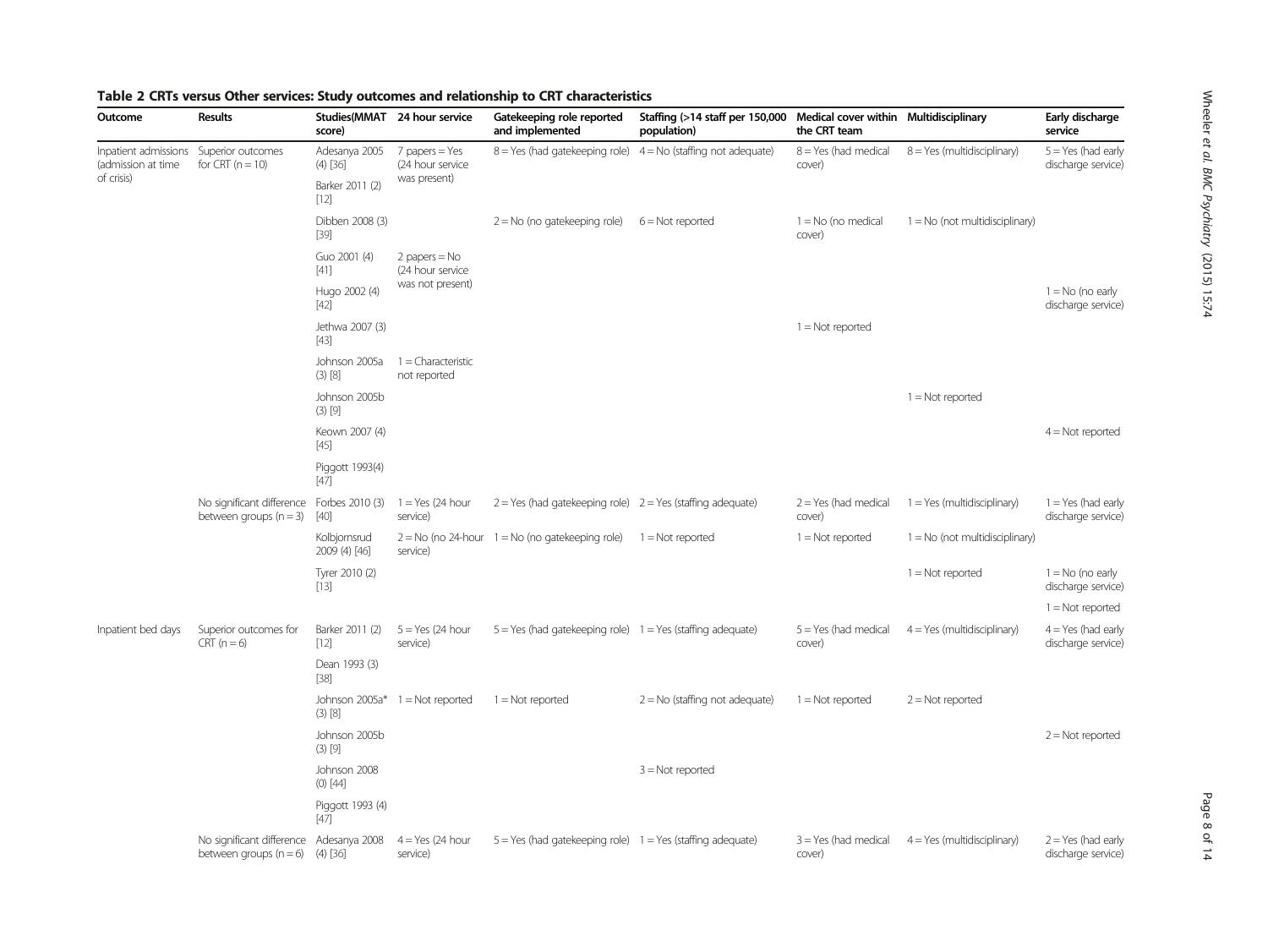# Table 2 CRTs versus Other services: Study outcomes and relationship to CRT characteristics (Continued)

|                              |                                        | Bechdolf 2011<br>$(4)$ [37] |                                                     |                                     |                                  |                                  |                               |                                            |
|------------------------------|----------------------------------------|-----------------------------|-----------------------------------------------------|-------------------------------------|----------------------------------|----------------------------------|-------------------------------|--------------------------------------------|
|                              |                                        | Dibben 2008<br>$(3)$ [39]   | $2 = No$ (no 24-hour $1 = Not$ reported<br>service) |                                     | $1 = No$ (staffing not adequate) | $3 = Not$ reported               | $2 = Not$ reported            |                                            |
|                              |                                        | Forbes 2010 (3)<br>$[40]$   |                                                     |                                     | $4 = Not$ reported               |                                  |                               | $1 = No$ (no early<br>discharge service)   |
|                              |                                        | Keown 2007 (4)<br>$[45]$    |                                                     |                                     |                                  |                                  |                               |                                            |
|                              |                                        | Tyrer 2010 (2)<br>$[13]$    |                                                     |                                     |                                  |                                  |                               | $3 = not reported$                         |
| Service user<br>satisfaction | Superior outcomes for<br>$CRT (n = 3)$ | Johnson 2005a<br>(3) [8]    | $3 = Yes$ (24 hour<br>service)                      | $2 = Yes$ (had gatekeeping<br>role) | $1 = Yes$ (staffing adequate)    | $2 = Yes$ (had medical<br>cover) | $2 = Yes$ (multidisciplinary) | $2 = Yes$ (had early<br>discharge service) |
|                              |                                        | Johnson 2005b<br>(3) [9]    |                                                     |                                     |                                  |                                  |                               |                                            |
|                              |                                        | Johnson 2008<br>$(0)$ [44]  |                                                     | $1 = Not$ reported                  | $2 = Not$ reported               | $1 = Not$ reported               | $1 = Not reported$            | $1 = Not$ reported                         |
|                              | No significant difference<br>$(n = 2)$ | Dibben 2008 (3)<br>$[39]$   | $1 = Yes$ (24 hour<br>service)                      | $2 = Yes$ (had gatekeeping<br>role) | $2 = Not$ reported               | $1 = No$ (no medical<br>cover)   | $1 = Yes$ (multidisciplinary) | $1 = No$ (no early<br>discharge service)   |
|                              |                                        | Tyrer 2010 (2)              | $1 = No$ (no 24-hour<br>service)                    |                                     |                                  | $1 = Not$ reported               | $1 = Not reported$            | $1 = Not$ reported                         |

\*Johnson [\[8](#page-11-0)] was included as one of the studies reporting superior outcomes for CRTs for bed use: it found reduced bed use in CRT group at 6 weeks follow up, though not at 6 month follow-up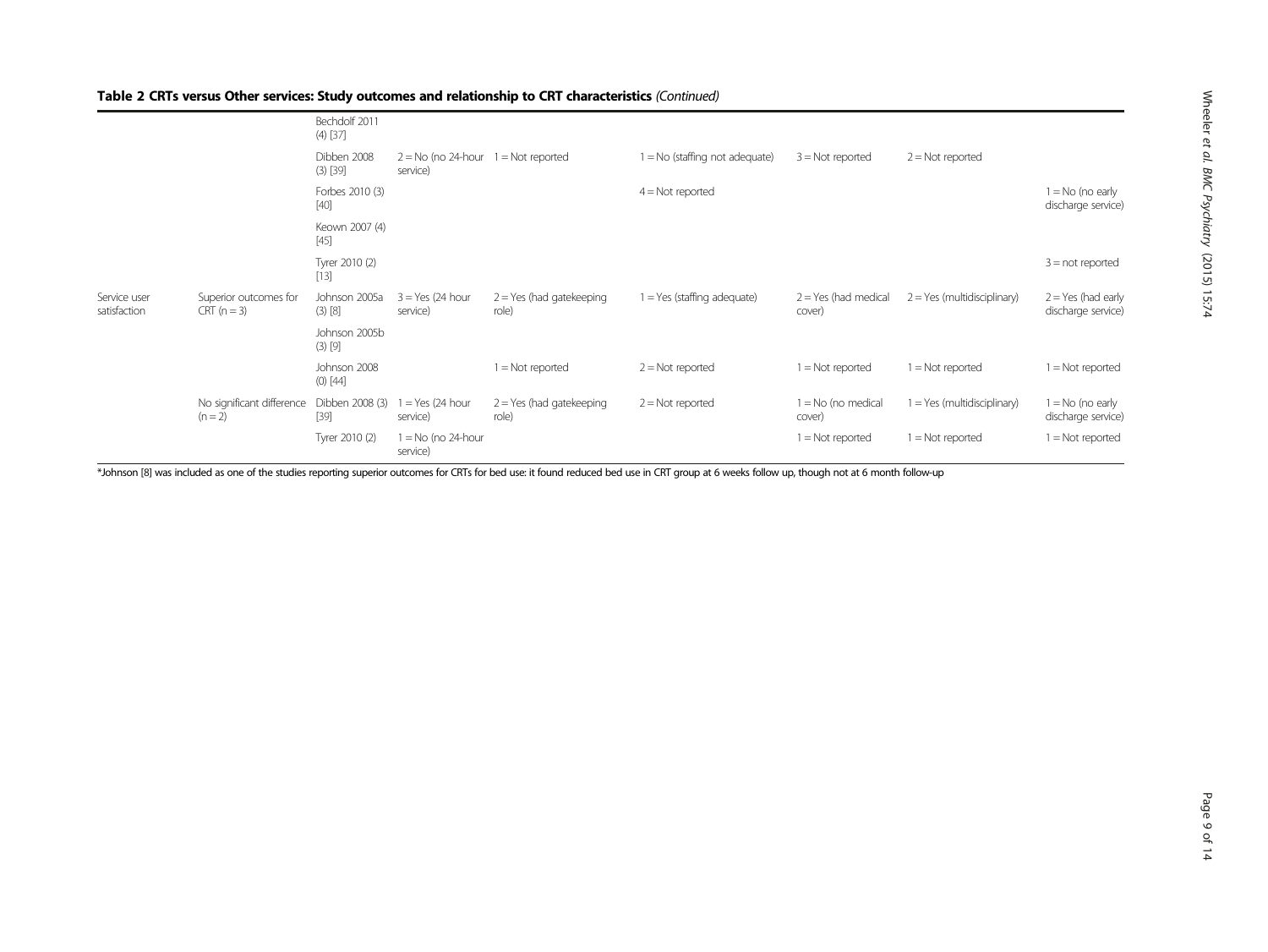<span id="page-9-0"></span>Table 3 Most commonly reported themes from qualitative studies of CRT stakeholders' views

| <b>CRT</b> characteristic recommended<br>by stakeholders                | Number of studies where this<br>theme was reported (n) |
|-------------------------------------------------------------------------|--------------------------------------------------------|
| Good communication and integration<br>with other mental health services | $n = 14$                                               |
| Provision of treatment at home                                          | $n = 11$                                               |
| Limiting the number of different staff<br>visiting a service user       | $n = 10$                                               |
| Adequate staffing, including out of<br>hours                            | $n = 9$                                                |
| Good staff record keeping and<br>information sharing                    | $n = 8$                                                |
| Staff with time and willingness<br>to "just listen" to service users    | $n = 8$                                                |
| Rapid CRT response and availability<br>of treatment during a crisis     | $n = 8$                                                |
| Clear, inclusive eligibility criteria                                   | $n = 8$                                                |
| CRTs provide a clear bridge to longer<br>term interventions and care    | $n = 8$                                                |

24-hour, short-term service to people experiencing a mental health crisis; and fulfil a gatekeeping role, controlling access to local inpatient beds. The importance of adequate staffing levels and staff skills was also stressed.

This review suggests there is substantial variation in how CRTs operate – such as staffing levels and whether or not teams had a fully implemented gatekeeping

Table 4 Most common recommendations for CRTs from English government and non-statutory organisations

| <b>CRT</b> characteristic recommended<br>by guidance           | <b>Number of sources</b><br>recommending<br>this characteristic (n) |
|----------------------------------------------------------------|---------------------------------------------------------------------|
| CRTs offer a 24-hour, 7 day a week<br>service                  | $n = 10$                                                            |
| CRTs include a psychiatrist/medical<br>cover                   | $n = 10$                                                            |
| High quality staff training in crisis<br>home treatment        | $n = 6$                                                             |
| CRTs have a multidisciplinary staff<br>team                    | $n = 6$                                                             |
| CRTs act as gatekeepers for<br>hospital admissions             | $n = 6$                                                             |
| CRTs provide intensive, supportive<br>interventions            | $n = 6$                                                             |
| CRTs allocate a named worker<br>for each service user          | $n = 6$                                                             |
| Discharge from the CRT involves<br>relapse prevention planning | $n = 6$                                                             |
| CRTs remain involved until a<br>crisis has resolved            | $n = 6$                                                             |
| CRTs undertake high quality<br>auditing and service monitoring | $n = 6$                                                             |

role – which may help explain variation in service outcomes. However, the original model for CRTs in England, specified in the Department of Health's Policy Implementation Guide [\[2](#page-11-0)], appears to remain broadly supported by stakeholders, guidelines, and the little evidence available from quantitative studies. Moreover, the views of different stakeholder groups do not conflict, although they reflect differences of emphasis: guidelines and professional stakeholders focus on team resources and organisation, while service users and carers prioritise the content and experience of care. This suggests some consensus from which to develop a more highly specified and defined model of CRT care than is currently available, although it is currently a model with limited empirical basis.

### Strengths and limitations

This review used a systematic search strategy to collate all available types of evidence regarding the critical components of CRT services. Efforts were made to ensure we retrieved all relevant research studies: we supplemented a multi-database search with hand-searching of reference lists, and contacted authors about conference abstracts. Due to resource limitations however, the webbased search for government and expert guidelines was limited to England.

Three further limitations of the review should be acknowledged:

Firstly, the wide variation among studies in study design and quality and regarding CRT implementation, outcomes measured, and setting and study populations – together with substantial missing data regarding the characteristics of CRT teams – meant that we could not carry out quantitative synthesis of results from quantitative studies. This limited the direct comparison of the effectiveness of CRTs in different studies. An example of such a synthesis is the meta-regression conducted by Burns and colleagues [[87](#page-13-0)], which usefully identified components of intensive case management services associated with reductions in inpatient bed use.

Secondly, the quality assessment measure used in this review was relatively crude. The retrieval of papers using a mixture of methods meant that the MMAT [[29](#page-12-0)] numerical scale of quality assessment was the most appropriate available means of synthesising quality of evidence. In order to counterbalance subjective elements of scoring, assessment was carried out by two authors and disagreements resolved by a third. However, there are limitations inherent in conducting an assessment of the risk of bias in retrieved papers through the use of a scale that 'numerically summarise[s] multiple components into a single number' and therefore reduces evidence of quality to pre-specified categories [[26](#page-12-0)[,88](#page-13-0)]. A further limitation is that the MMAT treats different methodologies as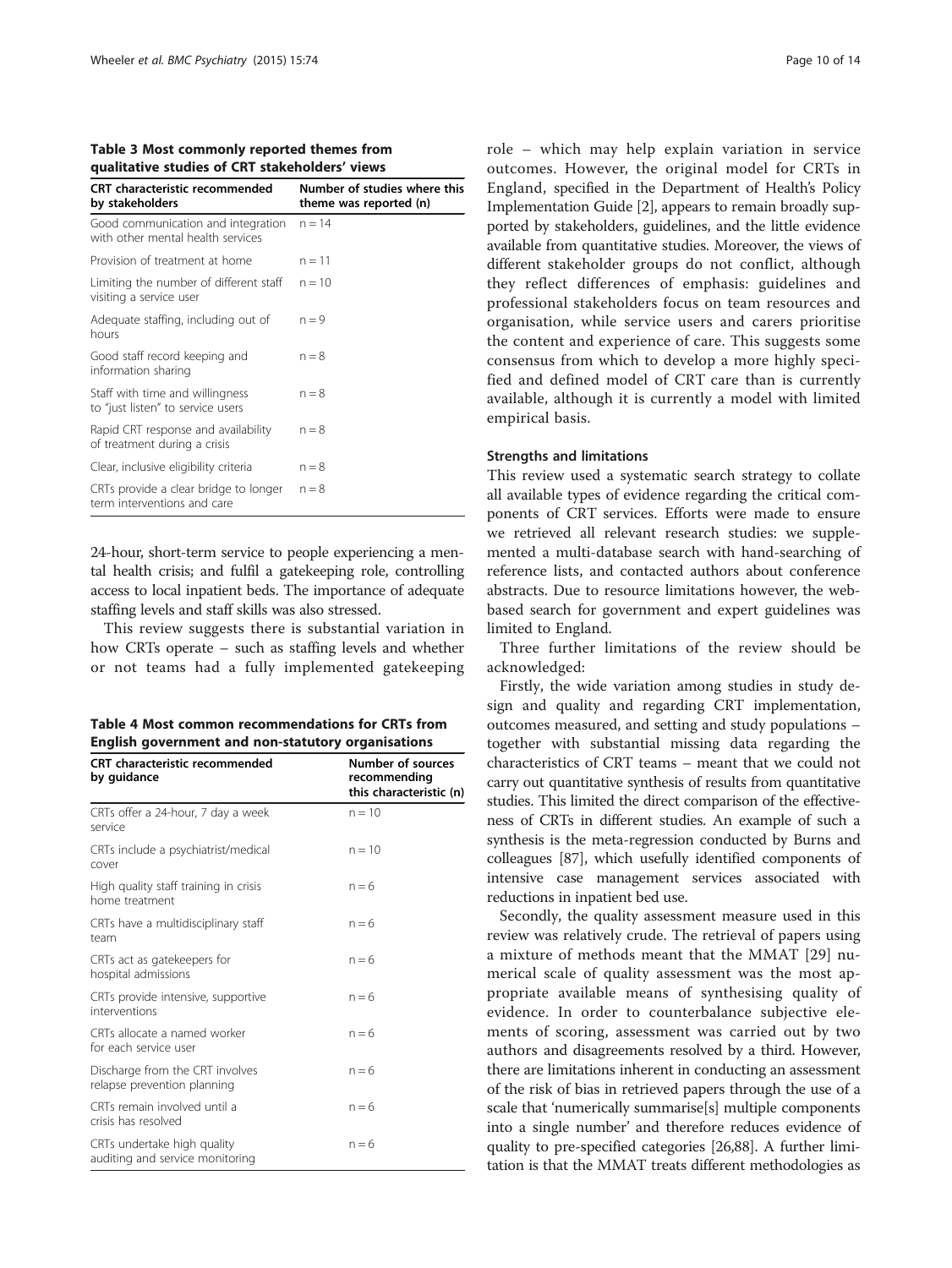equivalent, for example there is no weighting for RCTs compared to natural experiments. We used the MMAT because, to our knowledge, it is the best available single measure for assessing quality of studies with the range of different methodologies included in our review.

Thirdly, the inclusion of studies with lower quality scores may compromise the strength of conclusions. No formal assessment of selective outcome reporting or publication bias was undertaken; however, the high number of papers in this review with non-significant results suggests that publication bias might not be a problem. We decided to include all studies, regardless of quality, in order to gauge the current evidence base for the implementation of CRTs in adult mental health settings. Conclusions were drawn with reference to the variability of quality scores of the included studies.

#### Implications for research

Despite identifying over 20 CRT outcomes studies, this review identified few empirically-based critical components of CRT services. Many of the studies were not designed to assess specific service characteristics, for example some were local service evaluations with limited statistical analysis that did not allow confounding to be taken fully into account. Future trials of CRTs should describe the CRT service and comparison services fully, as recommended by CONSORT Guidelines [[89](#page-13-0)]. A priority for future CRT research is the development of a highly specified CRT model and means to assess adherence to this model and its relationship to outcomes.

CRTs are highly complex and contain a large number of varying components, which creates a methodological challenge to exploring the relationship between service characteristics and outcomes. It might not, therefore, be reasonable or feasible to carry out randomised controlled trials testing the effect of varying individual components for every element of CRT delivery. A potential alternative would be to study service characteristics and interventions delivered across large numbers of teams, investigating associations with outcomes at individual level using multilevel modelling. Contextual variables such as local service organisation and area geography could also be included. A fidelity approach (using a 'tool to measure the implementation of an evidence-based practice' [[90](#page-13-0)]) offers a framework involving the development of a scale that captures the characteristics that stakeholders believe may be important. This approach has already been developed for other complex mental health interventions such as Assertive Community Treatment [[91](#page-13-0)] and supported employment [[92](#page-13-0)].

The findings from this review regarding stakeholders' views and priorities for CRT service organisation and delivery can generate numerous hypotheses which could be

tested in future research. Further evidence is required regarding the influence on outcomes of CRT characteristics such as: 24 hour opening, an exclusive gatekeeping role, named workers in teams, and a multi-disciplinary staff team. Further evidence regarding the content of care – i.e. how specific interventions such as brief psychological therapies or peer support programmes delivered by CRTs affect outcomes – would also contribute to knowledge on how to optimise CRT services.

It is notable from our review that service use (hospital admission or inpatient bed-days) is by far the most commonly studied outcome, with user-satisfaction with services a clear second. There is little evidence for the impact of CRTs on clinical outcomes such as symptom reduction or relapse, or on carers' experience. These may require exploration in future studies, although a previous UK randomised trial found no impact on other outcomes from short term interventions that CRTs provide [[9\]](#page-11-0). Topics for further scrutiny include the impact of CRT characteristics on compulsory admissions (most studies suggest it is primarily voluntary admissions that are affected) and readmissions to acute care. Whether CRTs are equally effective for all client groups also remains unclear.

#### Implications for policy and practice

While not conclusive, there is some empirical basis for recommending that CRTs should provide extended opening hours and include a psychiatrist within the CRT team. Good consensus across qualitative research also suggests CRT managers should prioritise ensuring staff have time to listen to service users' concerns and not be exclusively task-focused, and should also be able to provide a range of support including help with practical problems. Managers should also seek means to promote continuity and limit the number of different staff a service user sees during an episode of CRT support: one way to achieve this would be to provide each service user with a named worker. The CRT model outlined in government guidance when CRTs were originally mandated in England [[2\]](#page-11-0) remains generally supported by the limited available evidence.

In the absence of clearer evidence about the crucial components of CRT services, the impact of service changes in CRTs may be hard to anticipate for service planners and managers. Service developments within CRTs should, wherever possible, therefore be accompanied by rigorous service evaluation to assess their effects and add to knowledge about how to optimise this important aspect of mental health crisis care.

#### Conclusions

Overall, the present findings provide considerable evidence about stakeholders' priorities for CRTs, which are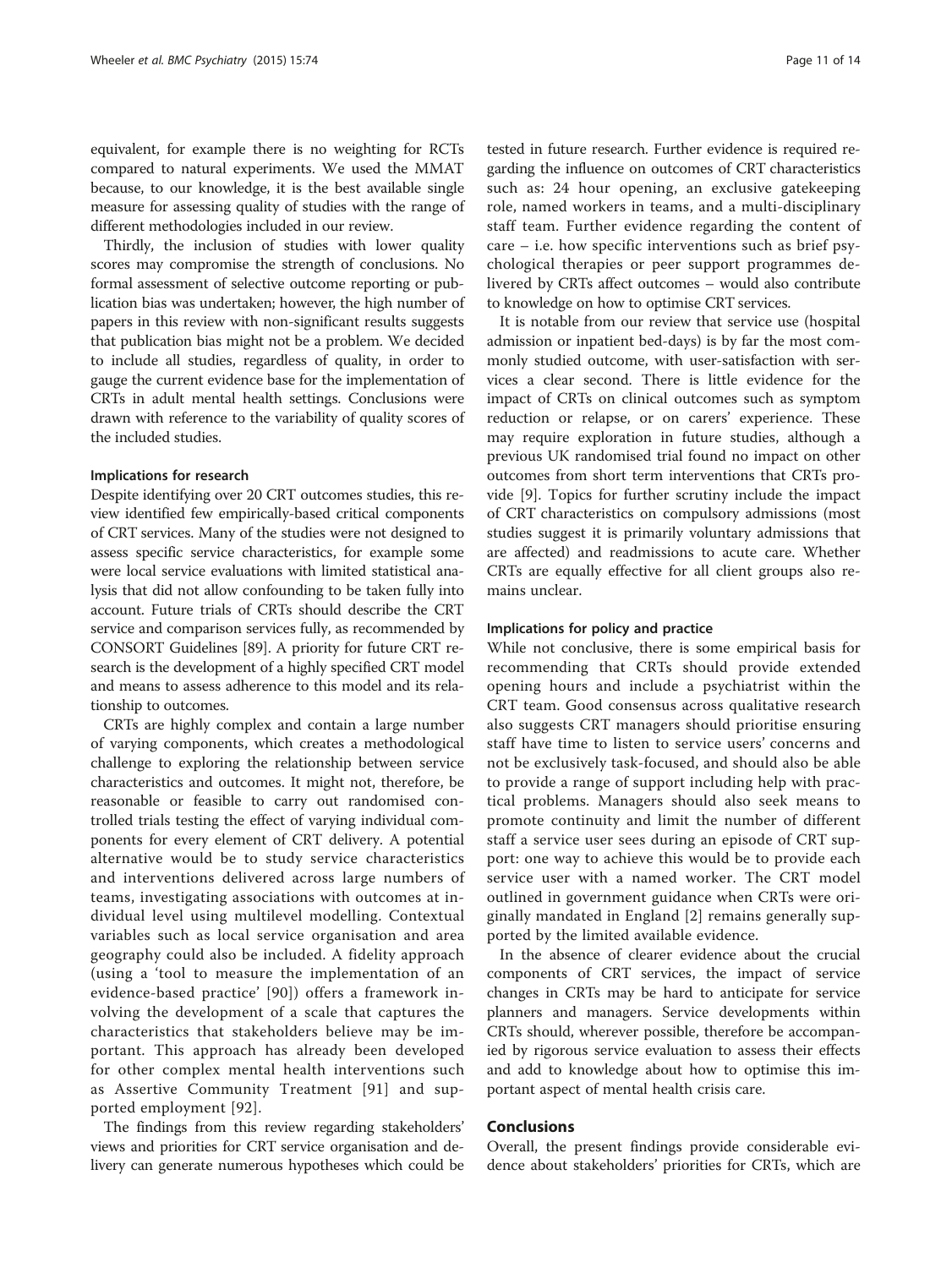<span id="page-11-0"></span>broadly congruent across stakeholder groups. However, our review allows few confident conclusions about the critical components for effectiveness of CRT services, due to the paucity of empirical evidence in the literature. Further research is required to determine elements of best practice that result in effective CRT service provision, including tools to evaluate adherence to a model of good practice.

# Additional files

[Additional file 1:](http://www.biomedcentral.com/content/supplementary/s12888-015-0441-x-s1.doc) Microsoft Word document: PRISMA checklist.

[Additional file 2:](http://www.biomedcentral.com/content/supplementary/s12888-015-0441-x-s2.docx) Microsoft Word document. Search terms. Table DS1. CRT implementation Review - search terms for electronic database search. Table DS2. CRT implementation review - web resources searched for government and expert organisations' guidelines.

[Additional file 3:](http://www.biomedcentral.com/content/supplementary/s12888-015-0441-x-s3.docx) Microsoft Word document. Data extraction tables. Table DS3. CRT implementation review - study characteristics: CRTs vs TAU Table DS4. CRT implementation review - study characteristics and findings for CRT surveys. Table DS5. CRT implementation review - study characteristics from CRT stakeholder interviews, questionnaires and surveys.

[Additional file 4:](http://www.biomedcentral.com/content/supplementary/s12888-015-0441-x-s4.docx) Microsoft Word document. MMAT scoring for studies included in this review. Table DS7. CRT implementation review - MMAT scores for studies comparing two CRTs. Table DS8. CRT implementation review - MMAT scores for studies comparing a CRT with TAU. Table DS9. CRT implementation review - MMAT scores for CRT surveys. Table DS10. CRT implementation review - MMAT scores for stakeholder interviews, surveys and questionnaires.

[Additional file 5:](http://www.biomedcentral.com/content/supplementary/s12888-015-0441-x-s5.docx) Microsoft Word document. Tables of results and CRT characteristics. Table DS11. CRT implementation review - team characteristics and study outcomes for CRTs compared to TAU. Table DS12. CRT implementation review - CRTs versus other services: Further details of service characteristics. Table DS13. CRT implementation review - Stakeholders' views on CRTs: themes and recommendations from included. Table DS14: CRT implementation review - recommendations from included government and expert guidelines.

#### Abbreviations

CRTs: Crisis Resolution Teams; MMAT: Mixed methods appraisal tool; RCT: Randomised controlled trial.

#### Competing interests

The authors declare they have no competing interests.

#### Authors' contributions

BLE and SJ contributed to the conception of the review. BLE, CW, AC, KF, CF, LM and BP contributed to screening papers for inclusion in the review. CW, BP, KF, LM, CF, CGZ contributed to data extraction. BLE, CW and AC contributed to quality assessments of included studies. CW and BLE contributed to data synthesis and wrote a first draft of the manuscript. All authors helped to draft the manuscript.

#### Acknowledgements

This paper was written as part of the CORE Study, a research programme funded by the United Kingdom National Institute for Health Research (NIHR) under its Programme Grants for Applied Research programme (Reference Number: RP-PG-0109-10078). The views expressed are those of the authors and not necessarily those of the NHS, the UK NIHR or the UK Department of Health.

#### Author details

<sup>1</sup>Division of Psychiatry, UCL, London, Charles Bell House, 67-73 Riding House Street, London W1W 7EJ, UK. <sup>2</sup>Department of Psychology, University of Bath, Claverton Down, Bath, North East Somerset BA2 7AY, UK.

Received: 11 September 2014 Accepted: 16 March 2015 Published online: 08 April 2015

#### References

- 1. Johnson S. Crisis resolution and home treatment teams: An evolving model. Adv Psychiatr Treat. 2013;19:115–23.
- 2. Department of Health. The Mental Health Policy Implementation Guide. Department of Health. 2001. p 11-12
- 3. Department of Health. The NHS plan: A plan for investment, a plan for reform. Department of Health. 2000. p12
- 4. Onyett S, Linde K, Glover G, Loyd S, Bradley S, Middleton H. Implementation of crisis resolution/home treatment teams in England: national survey 2005–2006. Psychiatr Bull. 2008;32:374–7.
- 5. National Institute for Health and Care Excellence (NICE). Psychosis and schizophrenia in adults: Treatment and management. [Online] [Retrieved on 2 July 2014 from<http://www.nice.org.uk/Guidance/CG178>] 2014.
- 6. Joint Commissioning Panel for Mental Health (JCPMH). Guidance for commissioners of acute care – Inpatient and crisis home treatment. [Online] [Retrieved on 2 July 2014 from [http://www.jcpmh.info/good-services/acute](http://www.jcpmh.info/good-services/acute-care-services/)[care-services/\]](http://www.jcpmh.info/good-services/acute-care-services/) 2013.
- 7. Glover G, Arts G, Babu KS. Crisis resolution/home treatment teams and psychiatric admission rates in England. Br JPsychiatry. 2006;189:441–5.
- 8. Johnson S, Nolan F, Hoult J, White IR, Bebbington P, Sandor A, et al. Outcomes of crises before and after introduction of a crisis resolution team. Br J Psychiatry. 2005;187:68–75.
- 9. Johnson S, Nolan F, Pilling S, Sandor A, Hoult J, McKenzie N, et al. Randomised controlled trial of acute mental health care by a crisis resolution team: the north Islington crisis study. BMJ. 2005;331(7517):599.
- 10. McCrone P, Johnson S, Nolan F, Pilling S, Sandor A, Hoult J, et al. Impact of a crisis resolution team on service costs in the UK. Psychiatrist. 2009;33:17–9.
- 11. Winness MG, Borg M, Kim HS. Service users' experiences with help and support from crisis resolution teams. A literature review. J Ment Health. 2010;19(1):75–87.
- 12. Barker V, Taylor M, Kader I, Stewart K, Le Fevre P. Impact of crisis resolution and home treatment services on user experience and admission to psychiatric hospital. Psychiatrist. 2011;35:106–10.
- 13. Tyrer P, Gordon F, Nourmand S, Lawrence M, Curran C, Southgate D, et al. Controlled comparison of two crisis resolution and home treatment teams. The Psychiatrist Online. 2010;34:50–4.
- 14. Jacobs R, Barrenho E. The Impact of Crisis Resolution and Home Treatment Teams on Psychiatric Admissions in England. J Ment Health Policy Econ. 2011;14:S13.
- 15. Keown P, Mercer G, Scott J. Retrospective analysis of hospital episode statistics, involuntary admissions under the Mental Health Act 1983, and number of psychiatric beds in England 1996-2006. BMJ. 2008;337:a1837.
- 16. Hopkins C, Niemiec S. Mental health crisis at home: service user perspectives on what helps and what hinders. J Psychiatr Ment Health Nurs. 2007;14(3):310–18.
- 17. Mind. Listening to experience: An independent inquiry into acute and crisis mental healthcare. Mind. 2011.
- 18. Hunt IM, Rahman MS, While D, Windfurh K, Shaw J, Appleby L et al. Safety of patients under the care of crisis resolution home treatment services in England: a retrospective analysis of suicide trends from 2003 to 2011. The Lancet Psychiatry, Early Online Publication. [Online] [Retrieved on 2 July 2014 from [http://www.thelancet.com/journals/lanpsy/article/PIIS2215-0366%2814%](http://www.thelancet.com/journals/lanpsy/article/PIIS2215-0366%2814%2970250-0/fulltext#article_upsell) [2970250-0/fulltext#article\\_upsell](http://www.thelancet.com/journals/lanpsy/article/PIIS2215-0366%2814%2970250-0/fulltext#article_upsell)] 2014, doi[:10.1016/S2215-0366\(14\)70250-0](http://dx.doi.org/10.1016/S2215-0366(14)70250-0).
- 19. Hasselberg N, Grawe RW, Johnson S, Ruud T. An implementation study of the crisis resolution team model in Norway: are the crisis resolution teams fulfilling their role? BMC Health Serv Res. 2011;11:96.
- 20. Carpenter RA, Falkenburg J, White TP, Tracy DK. Crisis teams: Systematic review of their effectiveness in practice. Psychiatrist. 2013;37:232–7.
- 21. Guhnel U, Weinmann S, Katrin A, Atav E-S, Becker T, Riedel-Heller S. Akutbehandlung im häuslichen Umfeld: Systematische Übersicht und Implementierungsstand in Deutschland [Home Treatment: Systematic Review and Implementation in Germany]. Psychiatr Prax. 2011;38:114–22.
- 22. Murphy S, Irving CB, Adams CE, Driver R. Crisis intervention for people with severe mental illness (Review). Cochrane Library. 2012, Issue 5. Art. No.: CD001087. doi:10.1002/14651858.CD001087.pub4
- 23. Hubbeling D, Bertram R. Crisis resolution teams in the UK and elsewhere. J Ment Health. 2012;21(3):285–95.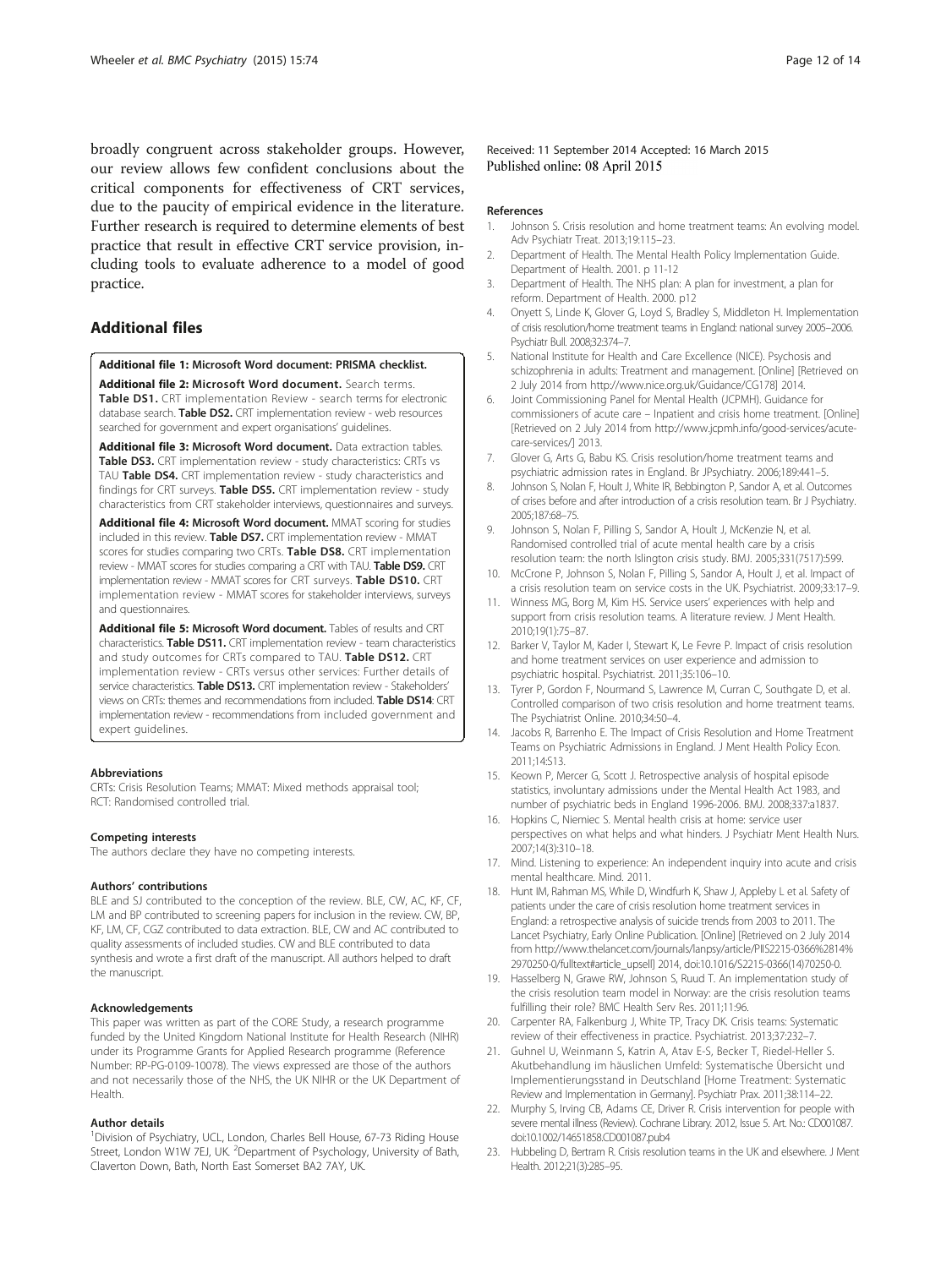- <span id="page-12-0"></span>24. Toot S, Devine M, Orrell M. The effectiveness of crisis resolution/home treatment teams for older people with mental health problems: A systematic review and scoping exercise. Int J Geriatr Psychiatry. 2011;26:1221–30.
- 25. Borschmann R, Henderson C, Hogg J, Phillips R, Moran P. Crisis interventions for people with borderline personality disorder (Review). Cochrane Library. 2012, Issue 6. Art. No.: CD009353. DOI: 10.1002/14651858.CD009353.pub2
- 26. Moher D, Liberati A, Tetzlaff J, Altman DG. Preferred reporting items for systematic reviews and meta-analyses: the PRISMA statement. BMJ. 2009;339:b2535. doi:10.1136/bmj.b2535.
- 27. Popay J, Roberts H, Sowden A, Petticrew M, Arai L, Rodger M, et al. Guidance on the Conduct of Narrative Synthesis in Systematic Reviews. UK: Lancaster University; 2005.
- 28. PROSPERO registration of this systematic review. [[http://www.crd.york.ac.uk/](http://www.crd.york.ac.uk/prospero/display_record.asp?ID=CRD42013006415#.UqnXyuLDUko) [prospero/display\\_record.asp?ID=CRD42013006415#.UqnXyuLDUko\]](http://www.crd.york.ac.uk/prospero/display_record.asp?ID=CRD42013006415#.UqnXyuLDUko)
- 29. Pluye P, Robert E, Cargo M, Bartlett G, O'Cathain A, Griffiths F et al. Proposal: A mixed methods appraisal tool for systematic mixed studies reviews. [Online] [Retrieved on 31 March 2014 from [http://](http://mixedmethodsappraisaltoolpublic.pbworks.com/) [mixedmethodsappraisaltoolpublic.pbworks.com](http://mixedmethodsappraisaltoolpublic.pbworks.com/)] [Archived by WebCite®at<http://www.webcitation.org/5tTRTc9yJ>] 2011.
- 30. Pace R, Pluye P, Bartlett G, Macaulay AC, Salsberg J, Jagosh J, et al. Testing the reliability and efficiency of the pilot Mixed Methods Appraisal Tool (MMAT) for systematic mixed studies review. Int J Nurs Stud. 2011;49(1):47–53.
- 31. Allen A, Blaylock W, Mieczkowski S. Local implementation of the crisis model: the Buckinghamshire community acute service. Psychiatr Bull. 2009;33:252–4.
- 32. Doyle H, Varian J. Crisis intervention in psychogeriatrics: A round-the-clock commitment? Int J Geriatr Psychiatry. 1994;9(1):65–72.
- 33. Happell B, Sundram S, Wortans J, Johnstone S, Ryan R, Lakshmana R. Assessing nurse-initiated care in a mental health crisis assessment and treatment team in Australia. Psychiatr Serv. 2009;60(11):1527–31.
- 34. Harrison J, Rajashankar S, Davidson S. From home treatment to crisis resolution: the impact of national targets. Psychiatrist. 2011;35:89–91.
- 35. Reding GR, Raphelson M. Around-the-clock mobile psychiatric crisis intervention: another effective alternative to psychiatric hospitalization. Community Ment Health J. 1995;31(2):179–87.
- 36. Adesanya A. Impact of a crisis assessment and treatment service on admissions into an acute psychiatric unit. Australas Psychiatry. 2005;13(2):135–9.
- 37. Bechdolf A, Skutta M, Horn A. Clinical Effectiveness of Home Treatment as Compared to Inpatient Treatment at the Alexianer Hospital Krefeld, Germany. Fortschr Neurol Psychiatr. 2011;79(1):26–31.
- 38. Dean C, Phillips J, Gadd EM, Joseph M, England S. Comparison of community based service with hospital based service for people with acute, severe psychiatric illness. BMJ. 1993;307(6902):473–6.
- 39. Dibben C, Saeed H, Stagias K, Khandaker GM, Rubinsztein JS. Crisis resolution and home treatment teams for older people with mental illness. Psychiatr Bull. 2008;32(7):268–70.
- 40. Forbes NF, Cash HT, Lawrie SM. Intensive home treatment, admission rates and use of mental health legislation. Psychiatrist. 2010;34(12):522–4.
- 41. Guo S, Biegel DE, Johnsen JA, Dyches H. Assessing the impact of community-based mobile crisis services on preventing hospitalization. Psychiatr Serv. 2001;52(2):223–8.
- 42. Hugo M, Smout M, Bannister J. A comparison in hospitalization rates between a community-based mobile emergency service and a hospital-based emergency service. Aust N Z J Psychiatry. 2002;36(4):504–8.
- 43. Jethwa K, Galappathie N, Hewson P. Effects of a crisis resolution and home treatment team on in-patient admissions. Psychiatr Bull. 2007;31:170–2.
- 44. Johnson S, Bindman J. Recent research on crisis resolution teams: findings and limitations. In: Johnson S, Needle J, Bindman J, Thornicroft G, editors. Crisis Resolution and Home Treatment in Mental Health. Cambridge: Cambridge University Press; 2008. p. 51–65.
- 45. Keown P, Tacchi MJ, Niemiec S, Hughes J. Changes to mental healthcare for working age adults: impact of a crisis team and an assertive outreach team. Psychiatr Bull. 2007;31:288–92.
- 46. Kolbjornsrud OB, Larsen F, Elbert G, Ruud T. Can psychiatric acute teams reduce acute admissions to psychiatric wards? [Norwegian] Tidsskrift for Den Norske Laegeforening. 2009;129(19):1991–4.
- 47. Pigott HE, Trott L. Translating research into practice: the implementation of an in-home crisis intervention triage and treatment service in the private sector. Am J Med Qual. 1993;8(3):138–44.
- 48. Hasselberg N, Grawe RW, Johnson S, Ruud T. Treatment and outcomes of crisis resolution teams: A prospective multicentre study. BMC Psychiatry. 2011;11:183.
- 49. 'AMaze', Shaw B, Stapleton V. Reality of Crisis. Becky Shaw. Nottinghamshire 2010.
- 50. Ampelas JF, Robin M, Caria A, Basbous I, Rakowski F, Mallat V, et al. Patient and their relatives' satisfaction regarding a home-based crisis intervention provided by a mobile crisis team. Encephale-Revue de Psychiatrie Clinique Biologique et Therapeutique. 2005;31(2):127–41.
- 51. Armitage C, Lange F. Crisis resolution teams and the role of the service user development worker. Ment Health Pract. 2006;9(6):15–7.
- 52. Borg M, Karlsson B, Kim HS. Double helix of research and practicedeveloping a practice model for crisis resolution and home treatment through participatory action research. Int J Qual Stud Health Well-being. 2010;5:4647.
- 53. Freeman J, Vidgen A, Davies-Edwards E. Staff experiences of working in crisis resolution and home treatment. Ment Health Rev J. 2011;16(2):76–87.
- 54. Fulford M, Farhall J. Hospital versus home care for the acutely mentally ill? Preferences of caregivers who have experienced both forms of service. Aust N Z J Psychiatry. 2001;35(5):619–25.
- 55. Hannigan B. Mental Health services in transition: examining community crisis resolution and home treatment care. Final Report to the Research Capacity Building Collaboration Wales for Nursing and Allied Health Professionals Research Capacity Building Wales, Cardiff. 2010.
- 56. Karlsson B, Borg M, Kim HS. From good intentions to real life: introducing crisis resolution teams in Norway. Nurs Inq. 2008;15(3):206–15.
- 57. Khalifeh H, Murgatroyd C, Freeman M, Johnson S, Killaspy H. Home treatment as an alternative to hospital admission for mothers in a mental health crisis: A qualitative study. Psychiatr Serv. 2009;60(5):634–9.
- 58. Lyons C, Hopley P, Burton CR, Horrocks J. Mental health crisis and respite services: Service user and carer aspirations. J Psychiatr Ment Health Nurs. 2009;16(5):424–33.
- 59. McCauley M, Bergin A, Bannon H, McDonald B, Bedford D, Russell V. How do GPs experience home-based treatment for acute psychiatric disorders? Prim Care Community Psychiatry. 2005;10(4):159–63.
- 60. Middleton H, Shaw R, Collier R, Purser A, Ferguson B. The dodo bird verdict and the elephant in the room: A service user-led investigation of crisis resolution and home treatment. Health Sociol Rev. 2011;20(2):147–56.
- 61. Morgan S, Hunte K. One foot in the door. Mental Health Today. 2008;32-35.
- 62. Morton J. Crisis resolution: A service response to mental distress. Practice (09503153). 2009;21(3):143–58.
- 63. NAO (National Audit Office). Helping people through mental health crisis. The role of Crisis Resolution and Home Treatment service. 2007. National Audit Office, London HC 5 Session 2007-2008
- 64. Nelson T, Johnson S, Bebbington P. Satisfaction and burnout among staff of crisis resolution, assertive outreach and community mental health teams. A multicentre cross sectional survey. Soc Psychiatry Psychiatr Epidemiol. 2009;44(7):541–9.
- 65. Reynolds I, Jones JE, Berry DW, Hoult JE. A crisis team for the mentally ill: the effect on patients, relatives and admissions. Med J Aust. 1990;152(12):646–52.
- 66. Taylor S, Abbott S, Hardy S. The INFORM project: A service user-led research endeavour. Arch Psychiatr Nurs. 2012;26(6):448–56.
- 67. Tobitt S, Kamboj S. Crisis resolution/home treatment team workers' understandings of the concept of crisis. Soc Psychiatry Psychiatr Epidemiol. 2011;46(8):671–83.
- 68. Wasylenki D, Gehrs M, Goering P, Toner B. A home-based program for the treatment of acute psychosis. Community Ment Health J. 1997;33(2):151–62.
- 69. Weich S, Griffith L, Commander M, Bradby H, Sashidharan SP, Pemberton S, et al. Experiences of acute mental health care in an ethnically diverse inner city: Qualitative interview study. Soc Psychiatry Psychiatr Epidemiol. 2012;47:119–28.
- 70. Department of Health. The NHS Performance Framework: Implementation Guide. London: NHS Finance, Performance & Operations Directorate; 2011.
- 71. Naylor C, Bell A. Mental Health and the Productivity Challenge. London: The King's Fund and The Sainsbury Centre for Mental Health; 2001.
- 72. Royal College of Psychiatrists. Social Inclusion Scoping Group: Mental Health and Social Inclusion. London: Royal College of Psychiatrists; 2009.
- 73. Controller and Auditor General. Helping people through mental health crisis: The role of Crisis Resolution and Home Treatment Services. London: National Audit Office; 2007.
- 74. Davies P, Taylor J. Getting the medicines right 2: Medicines Management in Mental Health and Crisis Resolution and Home Treatment Teams. London: National Mental Health Development Unit; 2010.